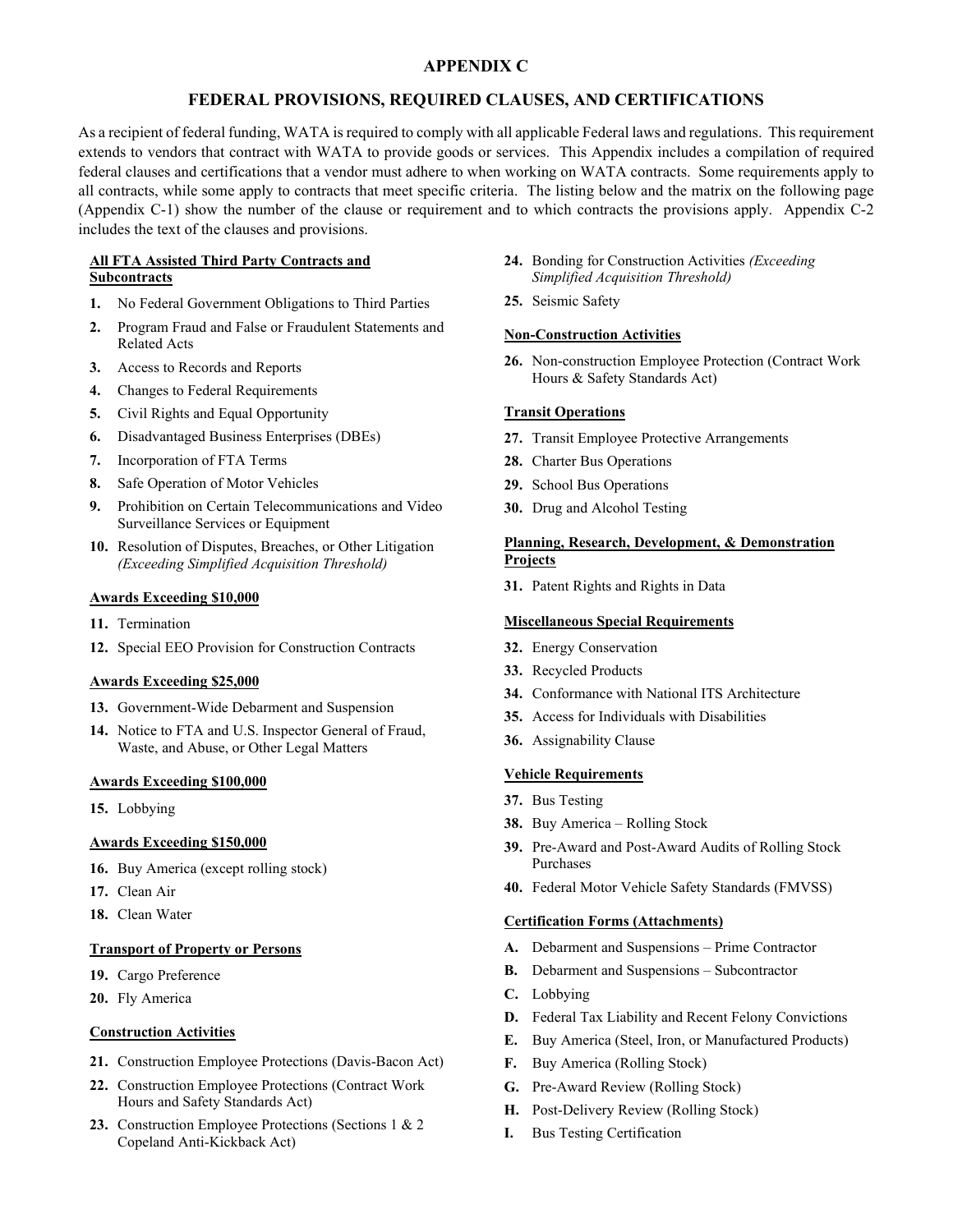# **APPENDIX C-1**

# **APPLICABILITY OF THIRD PARTY CONTRACT PROVISIONS**

| No.              | <b>PROVISION</b>                                                                              | <b>Professional</b><br>Services/A&E               | Operations/<br>Management                         | <b>Rolling Stock</b><br><b>Purchases</b>          | <b>Construction</b>                                                                                | Materials &<br><b>Supplies</b>                    |
|------------------|-----------------------------------------------------------------------------------------------|---------------------------------------------------|---------------------------------------------------|---------------------------------------------------|----------------------------------------------------------------------------------------------------|---------------------------------------------------|
| 1                | No Federal Government Obligations to Third Parties (by Use of a<br>Disclaimer)                | All                                               | All                                               | All                                               | All                                                                                                | All                                               |
| $\mathbf{2}$     | Program Fraud and False or Fraudulent Statements and Related Acts                             | All                                               | A11                                               | All                                               | All                                                                                                | All                                               |
| $\mathbf{3}$     | Access to Records and Reports                                                                 | All                                               | All                                               | All                                               | All                                                                                                | All                                               |
| 4                | Changes to Federal Requirements                                                               | All                                               | All                                               | All                                               | All                                                                                                | All                                               |
| 5                | Civil Rights and Equal Opportunity                                                            | All                                               | All                                               | All                                               | All                                                                                                | All                                               |
| 6                | Disadvantaged Business Enterprises (DBEs)                                                     | All                                               | All                                               | All                                               | All                                                                                                | All                                               |
| $\overline{7}$   | Incorporation of FTA Terms                                                                    | All                                               | All                                               | All                                               | All                                                                                                | All                                               |
| 8                | Safe Operation of Motor Vehicles                                                              | All                                               | All                                               | All                                               | All                                                                                                | All                                               |
| $\boldsymbol{9}$ | Prohibition on Certain Telecommunications and Video Surveillance<br>Services or Equipment     | All                                               | All                                               | All                                               | All                                                                                                | All                                               |
| 10               | Resolution of Disputes, Breaches, or Other Litigation                                         | Exceeds<br>Simplified<br>Acquisition<br>Threshold | Exceeds<br>Simplified<br>Acquisition<br>Threshold | Exceeds<br>Simplified<br>Acquisition<br>Threshold | Exceeds<br>Simplified<br>Acquisition<br>Threshold                                                  | Exceeds<br>Simplified<br>Acquisition<br>Threshold |
| 11               | Termination                                                                                   | $>\$10,000$ if 49<br>CFR Part 18<br>applies.      | $>\$10,000$ if 49<br>CFR Part 18<br>applies.      | $>\$10,000$ if 49<br>CFR Part 18<br>applies.      | $>\$10,000$ if 49<br>CFR Part 18<br>applies.                                                       | $>\$10,000$ if 49<br>CFR Part 18<br>applies.      |
| 12               | Special EEO Provision for Construction Contracts                                              |                                                   |                                                   |                                                   | >\$10,000 if 49 CFR<br>Part 18 or 19<br>indicate that DOL<br>EEOC regs at 41<br>CFR Chap 60 apply. |                                                   |
| 13               | Government-Wide Debarment and Suspension                                                      | $>$ \$25,000                                      | $>$ \$25,000                                      | $>$ \$25,000                                      | $>$ \$25,000                                                                                       | $>$ \$25,000                                      |
| 14               | Notice to FTA and U.S. Inspector General of Fraud, Waste, or<br>Abuse, or Other Legal Matters | $>$ \$25,000                                      | $>$ \$25,000                                      | $>$ \$25,000                                      | $>$ \$25,000                                                                                       | $>$ \$25,000                                      |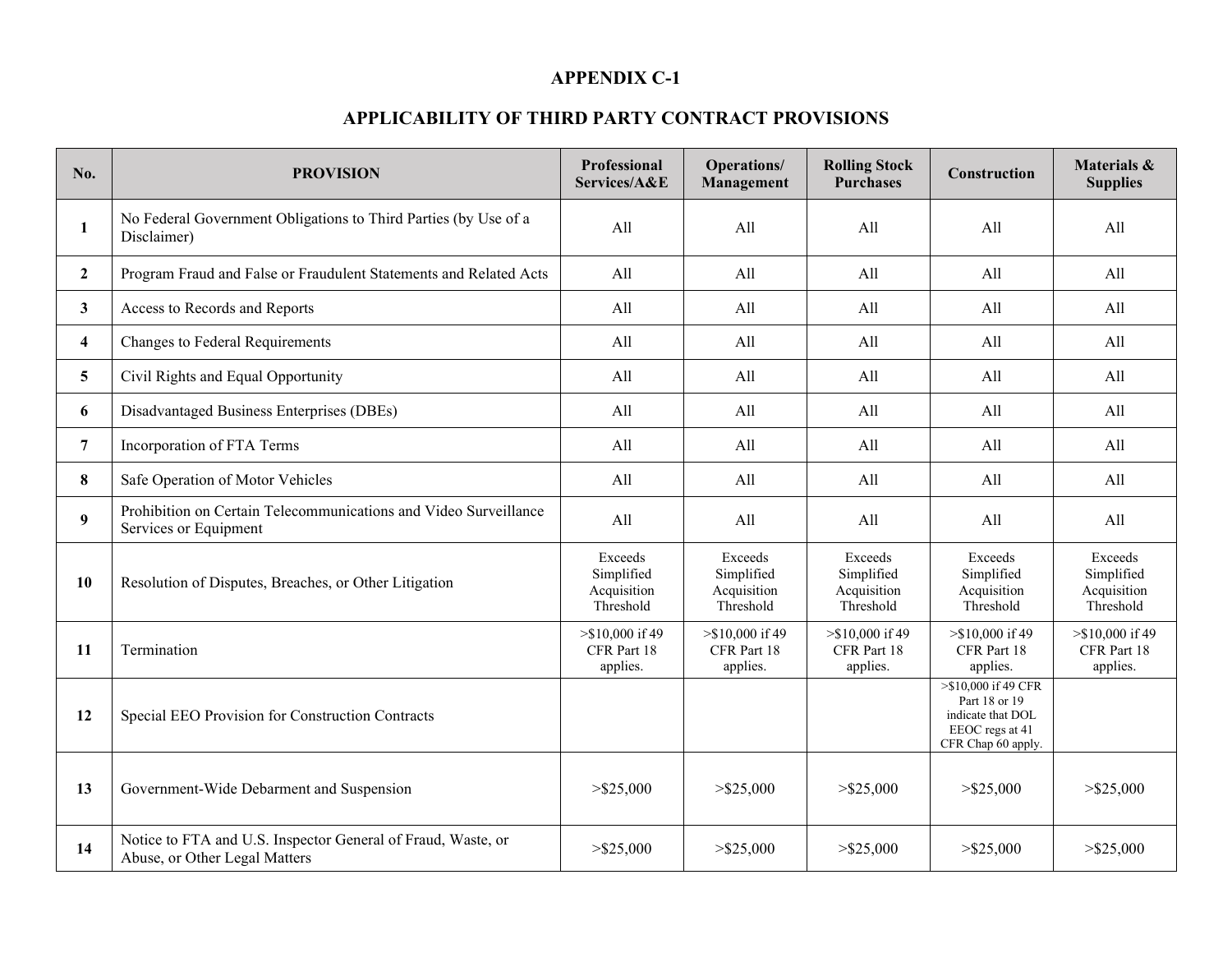| No. | <b>PROVISION</b>                                                                      | <b>Professional</b><br>Services/A&E     | Operations/<br>Management               | <b>Rolling Stock</b><br><b>Purchases</b>        | Construction                                       | Materials &<br><b>Supplies</b>                  |
|-----|---------------------------------------------------------------------------------------|-----------------------------------------|-----------------------------------------|-------------------------------------------------|----------------------------------------------------|-------------------------------------------------|
| 15  | Lobbying                                                                              | > \$100,000                             | > \$100,000                             | > \$100,000                                     | > \$100,000                                        | > \$100,000                                     |
| 16  | <b>Buy America</b>                                                                    |                                         |                                         | > \$150,000                                     | > \$150,000                                        | > \$150,000                                     |
| 17  | Clean Air                                                                             | $>$ \$150,000                           | $>$ \$150,000                           | > \$150,000                                     | $>$ \$150,000                                      | > \$150,000                                     |
| 18  | Clean Water                                                                           | > \$150,000                             | $>$ \$150,000                           | > \$150,000                                     | > \$150,000                                        | > \$150,000                                     |
| 19  | Cargo Preference                                                                      |                                         |                                         | For property<br>transported by<br>ocean vessel. | For property<br>transported by<br>ocean vessel.    | For property<br>transported by<br>ocean vessel. |
| 20  | Fly America                                                                           | For foreign air<br>transport or travel. | For foreign air<br>transport or travel. | For foreign air<br>transport or travel.         | For foreign air<br>transport or travel.            | For foreign air<br>transport or travel.         |
| 21  | Construction Employee Protections - Davis- Bacon Act                                  |                                         |                                         |                                                 | $>$ \$2,000<br>(including ferries)                 |                                                 |
| 22  | Construction Employee Protections - Contract Work Hours & Safety<br>Standards Act     |                                         | $>$ \$100,000                           | > \$100,000                                     | > \$100,000<br>(including ferries)                 |                                                 |
| 23  | Construction Employee Protections - Copeland Anti-Kickback<br>Sections 1 and 2        |                                         |                                         |                                                 | All (Section 1)<br>$>\frac{52,000}{2}$ (Section 2) |                                                 |
| 24  | Bonding for Construction Activities                                                   |                                         |                                         |                                                 | $>$ \$250,000                                      |                                                 |
| 25  | Seismic Safety                                                                        | A&E for new<br>buildings &<br>additions |                                         |                                                 | new buildings                                      |                                                 |
| 26  | Non-Construction Employee Protections - Contract Work Hours &<br>Safety Standards Act | > \$100,000                             | > \$100,000                             | > \$100,000                                     |                                                    | > \$100,000                                     |
| 27  | <b>Transit Employee Arrangements</b>                                                  |                                         | Transit<br>Operations                   |                                                 |                                                    |                                                 |
| 28  | <b>Charter Service Operations</b>                                                     |                                         | All                                     |                                                 |                                                    |                                                 |
| 29  | School Bus Operations                                                                 |                                         | All                                     |                                                 |                                                    |                                                 |
| 30  | Drug and Alcohol Testing                                                              |                                         | Transit<br>Operations                   |                                                 |                                                    |                                                 |
| 31  | Patent Rights and Rights in Data                                                      | Research &<br>Development               |                                         |                                                 |                                                    |                                                 |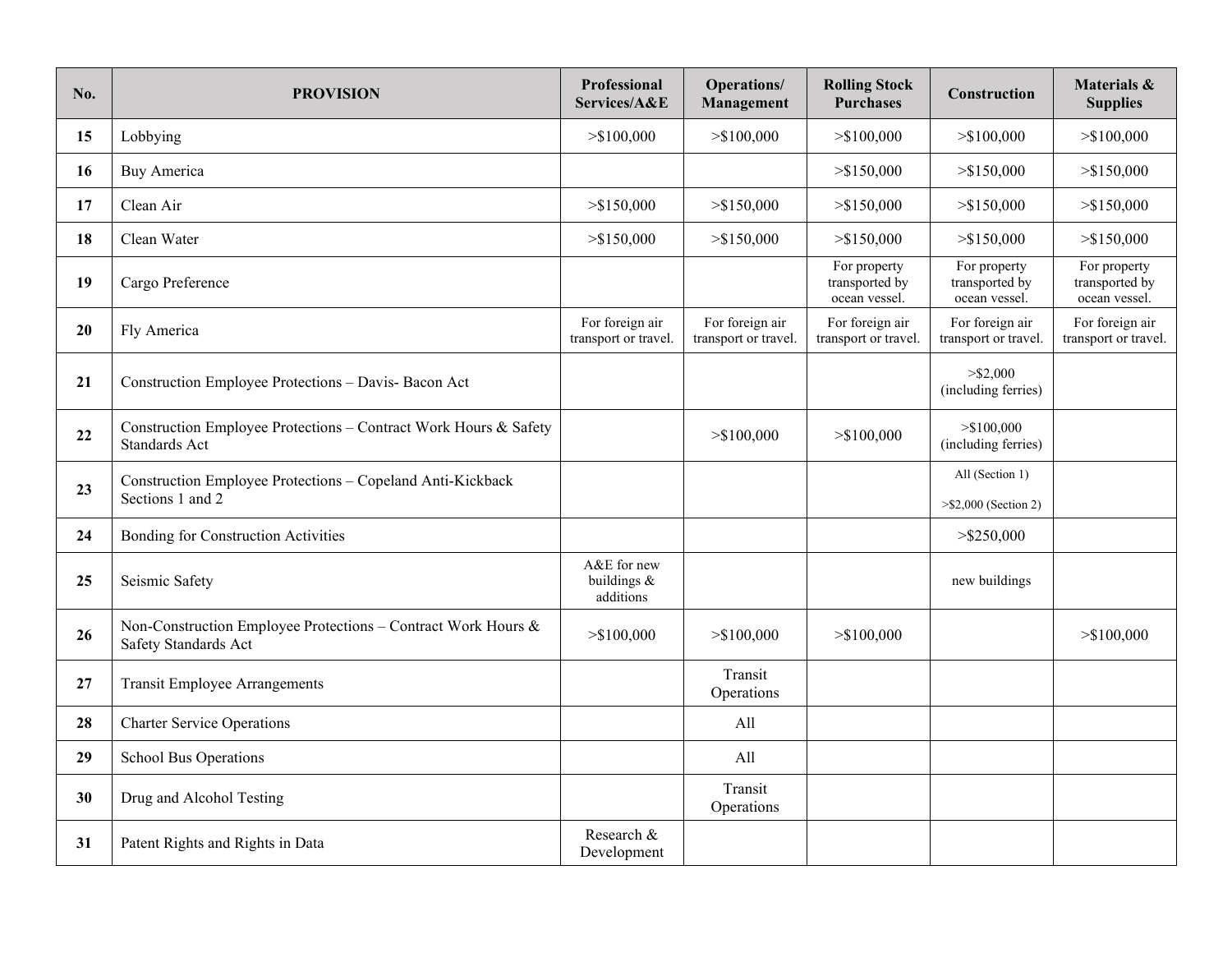| No.                                                                       | <b>PROVISION</b>                                 | Professional<br>Services/A&E | <b>Operations/</b><br>Management                   | <b>Rolling Stock</b><br><b>Purchases</b> | Construction                                       | Materials &<br><b>Supplies</b>                     |  |
|---------------------------------------------------------------------------|--------------------------------------------------|------------------------------|----------------------------------------------------|------------------------------------------|----------------------------------------------------|----------------------------------------------------|--|
| 32                                                                        | <b>Energy Conservation</b>                       | All                          | All                                                | All                                      | All                                                | All                                                |  |
| 33                                                                        | Recycled Products                                |                              | EPA-selected<br>items \$10,000 or<br>more annually |                                          | EPA-selected<br>items \$10,000 or<br>more annually | EPA-selected<br>items \$10,000 or<br>more annually |  |
| 34                                                                        | Conformance with ITS National Architecture       | <b>ITS</b> Projects          | <b>ITS</b> Projects                                | <b>ITS</b> Projects                      | <b>ITS</b> Projects                                | <b>ITS</b> Projects                                |  |
| 35                                                                        | Access for Individuals with Disabilities         | All                          | All                                                | All                                      | All                                                | All                                                |  |
| 36                                                                        | Assignability Clause                             | All                          | All                                                | All                                      | All                                                | All                                                |  |
| 37                                                                        | <b>Bus Testing</b>                               |                              |                                                    | All                                      |                                                    |                                                    |  |
| 38                                                                        | Buy America - Rolling Stock                      |                              |                                                    | > \$150,000                              |                                                    |                                                    |  |
| 39                                                                        | Pre-Award and Post-Award Audits of Rolling Stock |                              |                                                    | $>$ \$150,000                            |                                                    |                                                    |  |
| 40                                                                        | Federal Motor Vehicle Safety Standards (FMVSS)   |                              |                                                    | > \$150,000                              |                                                    |                                                    |  |
| <b>CERTIFICATION FORMS</b>                                                |                                                  |                              |                                                    |                                          |                                                    |                                                    |  |
| Attachment A - Debarment and Suspension Certification of Prime Contractor |                                                  | $>$ \$25,000                 | $>$ \$25,000                                       | $>$ \$25,000                             | $>$ \$25,000                                       | $>$ \$25,000                                       |  |
| Attachment B - Debarment and Suspension Certification of Subcontractor    |                                                  | $>$ \$25,000                 | $>$ \$25,000                                       | $>$ \$25,000                             | $>$ \$25,000                                       | $>$ \$25,000                                       |  |
| Attachment C - Lobbying Certification                                     |                                                  | > \$100,000                  | > \$100,000                                        | > \$100,000                              | > \$100,000                                        | > \$100,000                                        |  |
| Attachment D - Federal Tax Liability and Recent Felony Convictions        |                                                  | > \$10,000                   | > \$10,000                                         | > \$10,000                               | > \$10,000                                         | > \$10,000                                         |  |
| Attachment E - Buy America (Steel, Iron, and Manuf. Products)             |                                                  |                              |                                                    | > \$150,000                              | > \$150,000                                        | > \$150,000                                        |  |
| Attachment F - Buy America (Rolling Stock)                                |                                                  |                              |                                                    | > \$150,000                              |                                                    | > \$150,000                                        |  |
| Attachment G - Pre-Award Review (Rolling Stock)                           |                                                  |                              |                                                    | All                                      |                                                    |                                                    |  |
| Attachment H - Post-Delivery Review (Rolling Stock)                       |                                                  |                              |                                                    | All                                      |                                                    |                                                    |  |
| Attachment I - Bus Testing Certification                                  |                                                  |                              |                                                    | All                                      |                                                    |                                                    |  |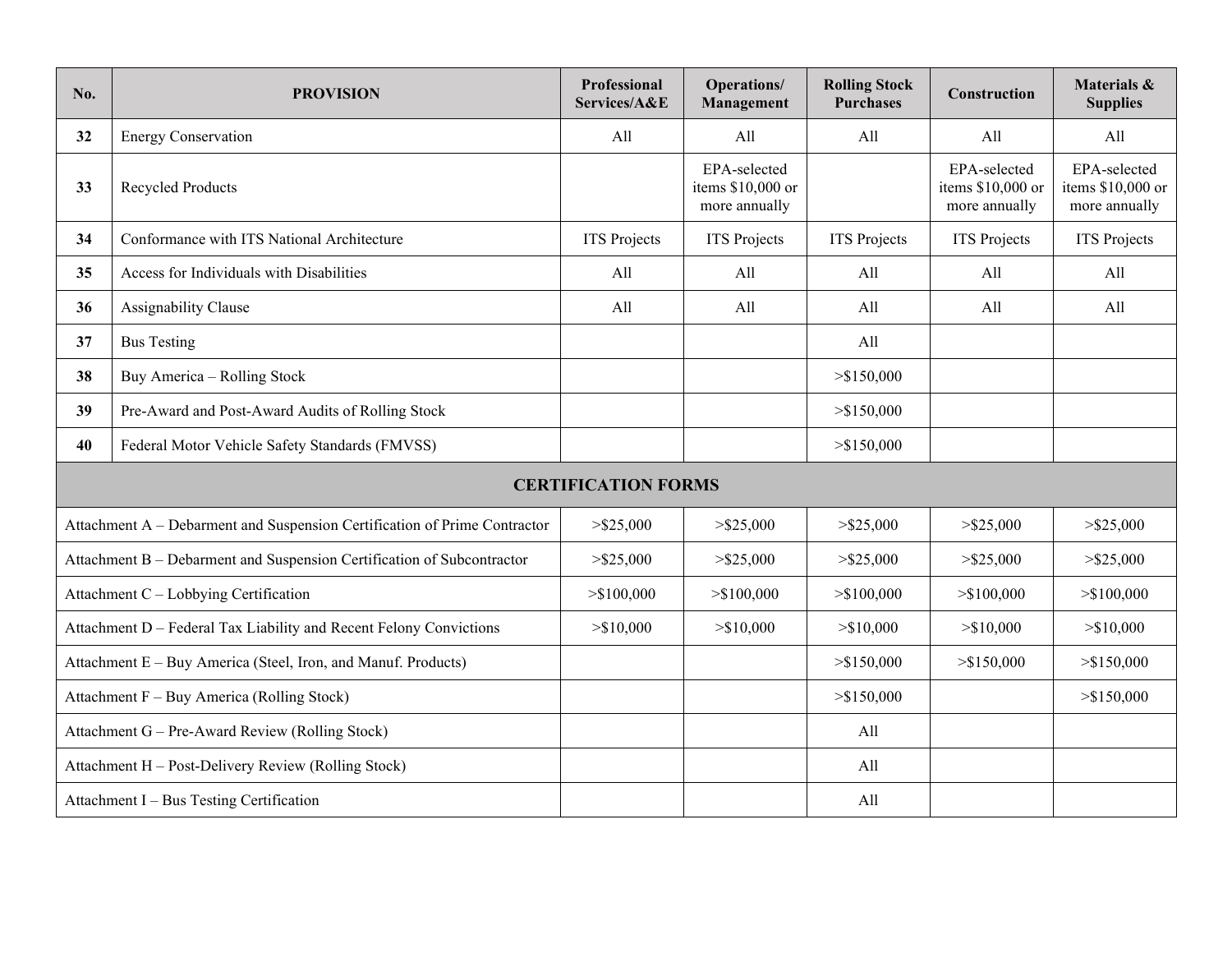# **APPENDIX C-2**

# **FEDERAL PROVISIONS, REQUIRED CLAUSES, AND CERTIFICATIONS**

The following federal clauses and provisions are incorporated by reference in any contract resulting from this procurement issued by WATA. Some clauses apply to all contracts, while some only apply to certain activities or dollar thresholds. The application of each clause is included in the following summary of applicable clauses and certifications.

These procurement provisions and required contract clauses are in addition to other General Terms and Conditions, Special Terms and Conditions, Bidding or Proposal Procedures, and Bid or Proposal Forms that may also be incorporated by reference in any contract. Some provisions and clauses require the Bidder or Proposer to execute and submit certain required certifications with the bid or proposal. Failure to execute and submit required certifications with the bid or proposal documents may render a bid or proposal non-responsive.

# **1. No Federal Government Obligation to Third Parties**

### *(Applies to all contracts)*

WATA and the Contractor acknowledge and agree that, notwithstanding any concurrence by the Federal Government in or approval of the solicitation or award of the underlying contract, absent the express written consent by the Federal Government, the Federal Government is not a party to this contract and shall not be subject to any obligations or liabilitiesto WATA, the Contractor, or any other party (whether or not a party to that contract) pertaining to any matter resulting from the underlying contract.

The Contractor agrees to include the above clause in each subcontract financed in whole or in part with Federal assistance provided by FTA. It is further agreed that the clause shall not be modified, except to identify the subcontractor who will be subject to its provisions.

# **2. Program Fraud and False or Fraudulent Statements and Related Acts**

31 U.S.C. 3801-3812 et seq., 49 CFR Part 31, 18 U.S.C. 1001, 49 U.S.C. 5307, 49 USC § 5323(I)

## *(Applies to all contracts)*

The Contractor acknowledges that the provisions of the Program Fraud Civil Remedies Act of 1986, as amended, 31 U.S.C. § § 3801 et seq. and U.S. DOT regulations, "Program Fraud Civil Remedies," 49 C.F.R. Part 31, apply to its actions pertaining to this Project. Upon execution of the underlying contract, the Contractor certifies or affirms the truthfulness and accuracy of any statement it has made, it makes, it may make, or causes to be made, pertaining to the underlying contract or the FTA assisted project for which this contract work is being performed. In addition to other penalties that may be applicable, the Contractor further acknowledges that if it makes, or causes to be made, a false, fictitious, or fraudulent claim, statement, submission, or certification, the Federal Government reserves the right to impose the penalties of the Program Fraud Civil Remedies Act of 1986 on the Contractor to the extent the Federal Government deems appropriate.

The Contractor also acknowledges that if it makes, or causes to be made, a false, fictitious, or fraudulent claim, statement, submission, or certification to the Federal Government under a contract connected with a project that is financed in whole or in part with Federal assistance originally awarded by FTA under the authority of 49 U.S.C. § 5307, the Government reserves the right to impose the penalties of 18 U.S.C. § 1001 and 49 U.S.C. § 5307(n)(1) on the Contractor, to the extent the Federal Government deems appropriate.

The Contractor agrees to include the above two clauses in each subcontract financed in whole or in part with Federal assistance provided by FTA. It is further agreed that the clauses shall not be modified, except to identify the subcontractor who will be subject to the provisions.

# **3. Access to Records and Reports**

*(Applies to all contracts)*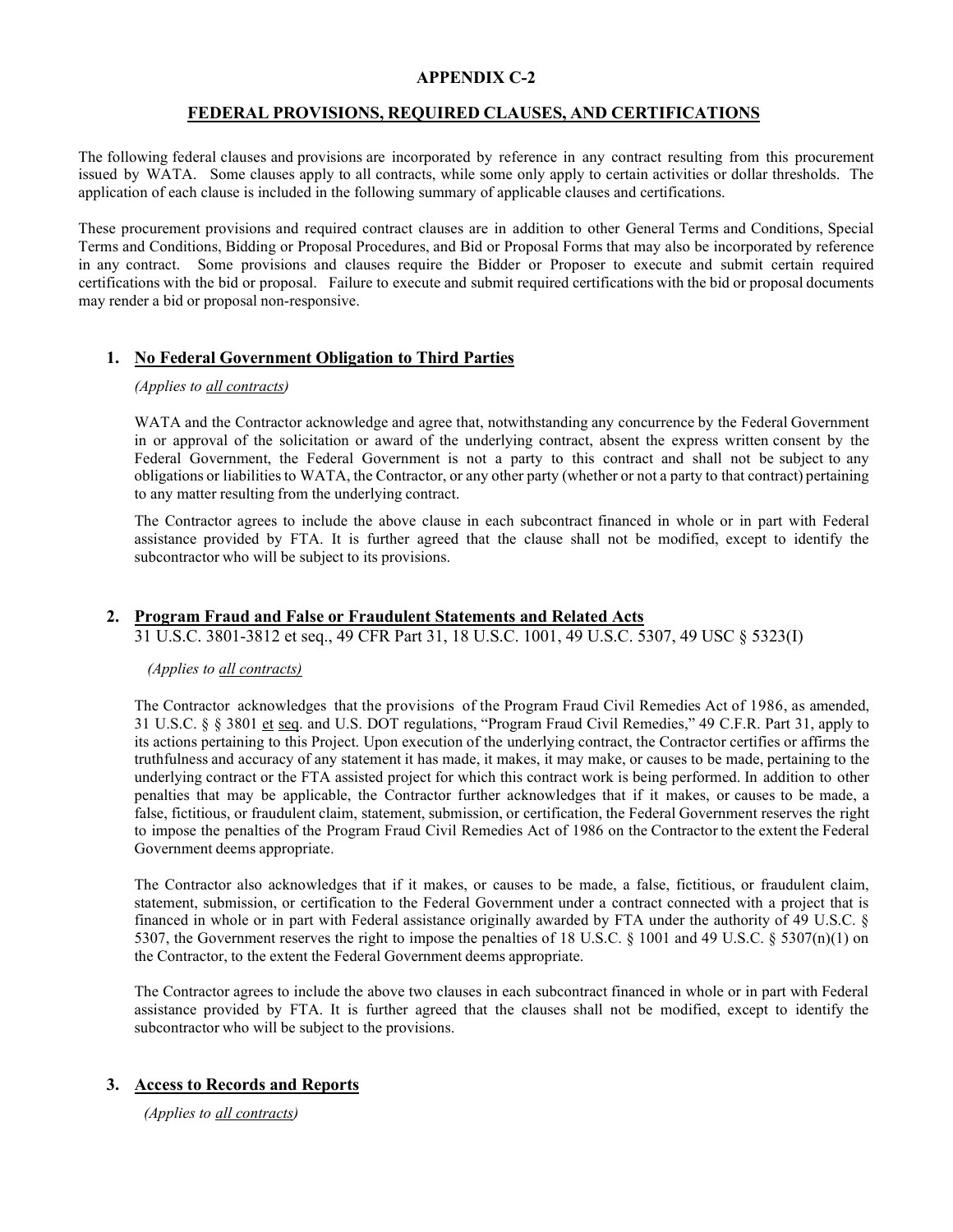The Contractor will retain, and will require its subcontractors of all tiers to retain, complete and readily accessible records related in whole or in part to the contract, including, but not limited to: data, documents, reports, statistics, subagreements, leases, subcontracts, arrangements, other third-party agreements of any type, and supporting materials related to those records. The Contractor agrees to provide sufficient access to FTA and its contractors to inspect and audit records and information related to performance of this contract as reasonably may be required. The Contractor also agrees to permit FTA and its contractors access to the sites of performance under this contract as reasonably may be required.

The Contractor agrees to comply with the record retention requirements in accordance with 2 CFR 200.333. The Contractor shall maintain all books, records, accounts, and reports required under this Contract for a period of not less than three (3) years after the date of termination or expiration of this Contract, except in the event of litigation or settlement of claims arising from the performance of this Contract, in which case records shall be maintained until the disposition of all such litigation, appeals, claims, or exceptions related thereto.

# **4. Changes to Federal Requirements**

## *(Applies to all contracts)*

The Contractor shall at all times comply with all applicable FTA regulations, policies, procedures and directives, including without limitation those listed directly or by reference in the Master Agreement between WATA and FTA, as they may be amended or promulgated from time to time during the term of this contract. Contractor's failure to so comply shall constitute a material breach of this contract.

The Contractor agrees to include the above clause in each third-party subcontract financed in whole or in part with Federal assistance provided by FTA. It is further agreed that the clause shall not be modified, except to identify the subcontractor who will be subject to its provisions.

# **5. Civil Rights and Equal Opportunity**

# *(Applies to all contracts)*

WATA is an Equal Opportunity Employer (EEO). As such, it agrees to comply with all applicable Federal civil rights laws and implementing regulations. Apart from inconsistent requirements imposed by Federal laws or regulations, WATA agrees to comply with the requirements of 49 U.S.C. § 5323(h) (3) by not using any Federal assistance awarded by FTA to support procurements using exclusionary or discriminatory specifications.

Upon entering into a contract with WATA, the Contractor shall at all times comply with the following requirements and shall include these requirements in each subcontract entered into as part thereof:

- a. **Nondiscrimination**. In accordance with Federal transit law at 49 U.S.C. § 5332, the Contractor agrees that it will not discriminate against any employee or applicant for employment because of race, color, religion, national origin, sex, disability, or age. In addition, the Contractor agrees to comply with applicable Federal implementing regulations and other implementing requirements FTA may issue.
- b. **Race, Color, Religion, National Origin, Sex.** In accordance with Title VII of the Civil Rights Act, as amended, 42 U.S.C. § 2000e *et seq*., and Federal transit laws at 49 U.S.C. § 5332, the Contractor agrees to comply with all applicable equal employment opportunity requirements of U.S. Department of Labor (U.S. DOL) regulations, "Office of Federal Contract Compliance Programs, Equal Employment Opportunity, Department of Labor," 41 C.F.R. chapter 60, and Executive Order No. 11246, "Equal Employment Opportunity in Federal Employment," September 24, 1965, 42 U.S.C. § 2000e note, as amended by any later Executive Order that amends or supersedes it, referenced in 42 U.S.C. § 2000e note. The Contractor agrees to take affirmative action to ensure that applicants are employed, and that employees are treated during employment, without regard to their race, color, religion, national origin, or sex (including sexual orientation and gender identity). Such action shall include, but not be limited to, the following: employment, promotion, demotion or transfer, recruitment or recruitment advertising, layoff or termination; rates of pay or other forms of compensation; and selection for training, including apprenticeship. In addition, the Contractor agrees to comply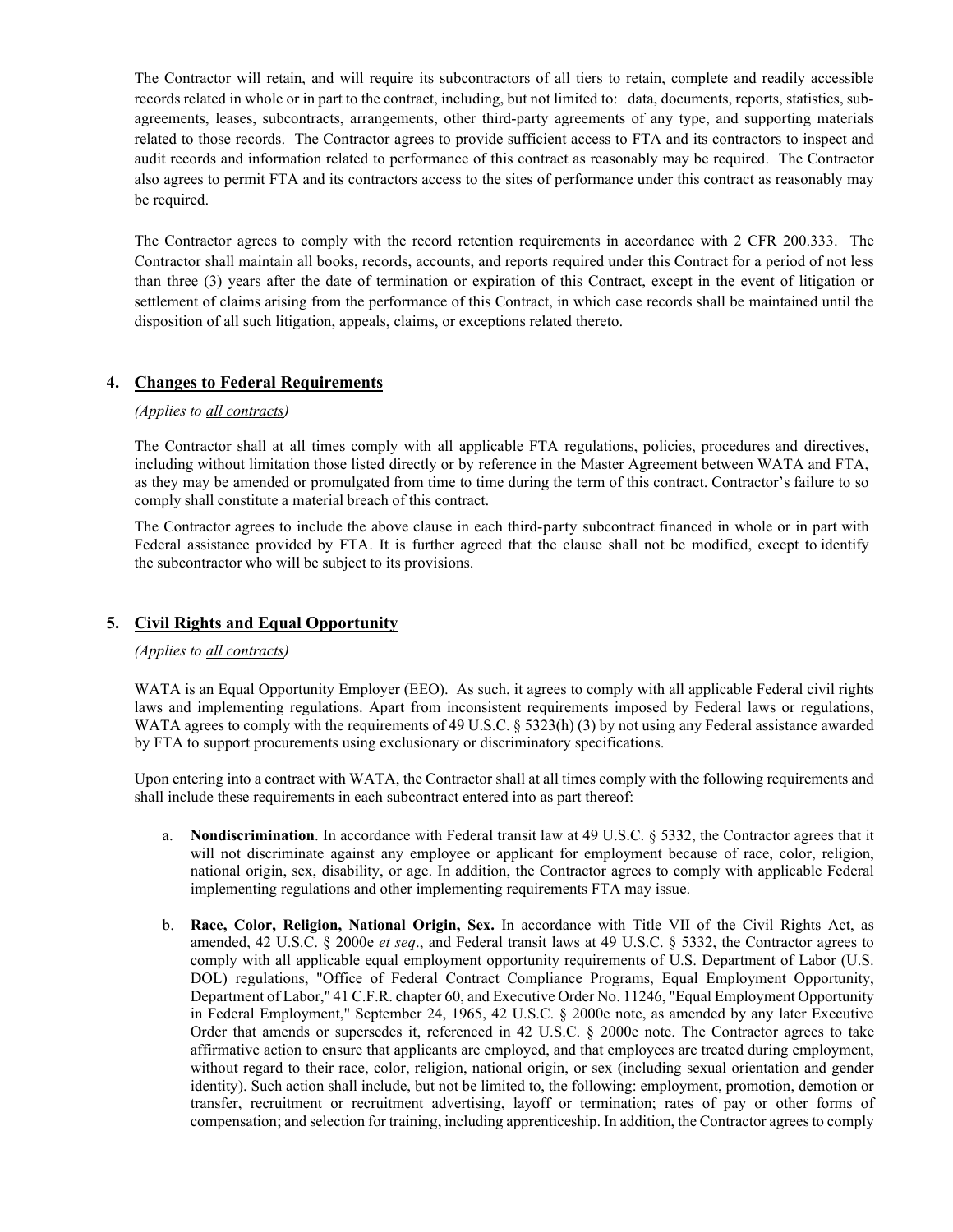with any implementing requirements FTA may issue.

- c. **Age.** In accordance with the Age Discrimination in Employment Act, 29 U.S.C. §§ 621-634, U.S. Equal Employment Opportunity Commission (U.S. EEOC) regulations, "Age Discrimination in Employment Act," 29 C.F.R. part 1625, the Age Discrimination Act of 1975, as amended, 42 U.S.C. § 6101 *et seq*., U.S. Health and Human Services regulations, "Nondiscrimination on the Basis of Age in Programs or Activities Receiving Federal Financial Assistance," 45 C.F.R. part 90, and Federal transit law at 49 U.S.C. § 5332, the Contractor agrees to refrain from discrimination against present and prospective employees for reason of age. In addition, the Contractor agrees to comply with any implementing requirements FTA may issue.
- d. **Disabilities**. In accordance with section 504 of the Rehabilitation Act of 1973, as amended, 29 U.S.C. § 794, the Americans with Disabilities Act of 1990, as amended, 42 U.S.C. § 12101 *et seq*., the Architectural Barriers Act of 1968, as amended, 42 U.S.C. § 4151 *et seq*., and Federal transit law at 49 U.S.C. § 5332, the Contractor agrees that it will not discriminate against individuals on the basis of disability. In addition, the Contractor agrees to comply with any implementing requirements FTA may issue.

# **6. Disadvantaged Business Enterprise (DBE)**

# 49 CFR Part 26

# *(Applies to all contracts)*

- a. This contract is subject to the requirements of Title 49, Code of Federal Regulations, Part 26, *Participation by Disadvantaged Business Enterprises in Department of Transportation Financial Assistance Programs.* It is the policy of WATA to practice nondiscrimination based on race, color, sex, or national origin in the award and administration of all DOT-assisted contracts. WATA's DBE Program, as required by 49 CFR Part 26 and as approved by DOT, is incorporated by reference in this agreement.
- b. The Contractor, sub-recipient, or subcontractor shall not discriminate on the basis of race, color, national origin, or sex in the performance of this contract. The Contractor shall carry out applicable requirements of 49 CFR Part 26 in the award and administration of DOT-assisted contracts. Failure by the Contractor to carry out these requirements is a material breach of this contract, which may result in the termination of this contract or such other remedy as WATA deems appropriate, which may include, but not be limited to:
	- 1. Withholding monthly progress payments;
	- 2. Assessing sanctions;
	- 3. Liquidated damages; and/or
	- 4. Disqualifying the contractor from future bidding as non-responsible under 49 CFR 26.13(b).
- c. The Contractor is required to pay its subcontractors performing work related to this contract for satisfactory performance of that work within ten (10) days after the Contractor's receipt of payment for that work from WATA. In addition, the Contractor is required to return any retainage payments to those subcontractors within 30 days after the subcontractor's work related to this contract is satisfactorily completed and accepted. Any delay or postponement of payment from the above-referenced time frame may occur only for good cause following written approval by WATA. This clause applies to both DBE and non-DBE subcontracts.
- d. The Contractor must promptly notify WATA's DBE Liaison Officer whenever a DBE subcontractor performing work related to this contract is terminated or fails to complete its work and must make good faith efforts to engage another DBE subcontractor to perform at least the same amount of work. The Contractor may not terminate any DBE subcontractor and perform that work through its own forces or those of an affiliate without prior written consent of WATA.

# **7. Incorporation of Federal Transit Administration (FTA) Terms**

FTA Circular 4220.1F

*(Applies to all contracts)*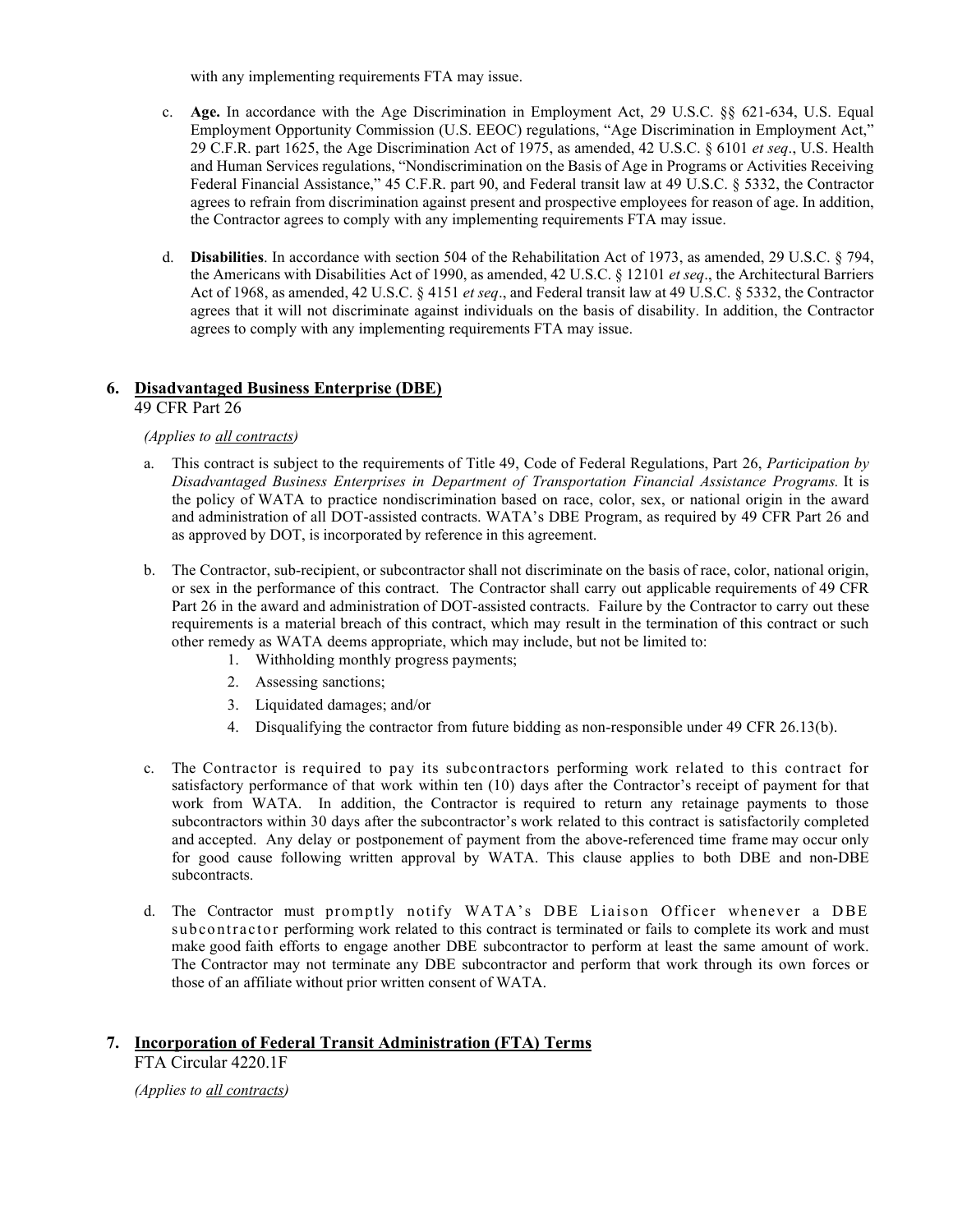All contractual provisions required by DOT, as set forth in FTA Circular 4220.1F, as amended, are hereby incorporated by reference. The provisions in the Circular include, in part, certain Standard Terms and Conditions required by DOT, whether or not expressly set forth in the contract provisions. Anything to the contrary herein notwithstanding, all FTA-mandated terms shall be deemed to control in the event of a conflict with other provisions.

The Contractor shall not perform any act, fail to perform any act, or refuse to comply with any WATA requests, which would cause WATA to be in violation of the FTA terms and conditions.

# **8. Safe Operation of Motor Vehicles**

23 U.S.C. Part 402, Executive Order 13043, Executive Order 13513, U.S. DOT Order 3902.10

*(Applies to all contracts)*

The Safe Operation of Motor Vehicles provisions apply to all federally funded third party contracts. In compliance with Federal Executive Order No. 13043, "Increasing Seat Belt Use in the United States," April 16, 1997, 23 U.S.C. Section 402 note, FTA encourages each third-party contractor to adopt and promote on-the-job seat belt use policies and programs for its employees and other personnel that operate company owned, rented, or personally operated vehicles, and to include this provision in each third-party subcontract involving the project. Additionally, recipients are required by FTA to include a Distracted Driving clause that addresses distracted driving, including text messaging in each of its third-party agreements supported with Federal assistance.

Seat Belt Use - The Contractor is encouraged to adopt and promote on-the-job seat belt use policies and programs for its employees and other personnel that operate company-owned vehicles, company- A-60 rented vehicles, or personally operated vehicles. The terms "company-owned" and "company-leased" refer to vehicles owned or leased either by the Contractor or WATA.

Distracted Driving - The Contractor agrees to adopt and enforce workplace safety policies to decrease crashes caused by distracted drivers, including policies to ban text messaging while using an electronic device supplied by an employer, and driving a vehicle the driver owns or rents, a vehicle Contactor owns, leases, or rents, or a privately-owned vehicle when on official business in connection with the work performed under this agreement.

## **9. Prohibition on Certain Telecommunications and Video Surveillance Services and Equipment** 2 CFR Part 200.216

#### *(Applies to all contracts)*

a. The prohibition on certain telecommunications and video surveillance services or equipment applies to all federally funded third-party contracts. WATA is prohibited from using federal funds to:

- 1. Procure or obtain
- 2. Extend or renew a contract to procure or obtain; or

3. Enter into a contract (or extend or renew a contract) to procure or obtain equipment, services, or systems that use covered telecommunications equipment or services as a substantial or essential component of any system, or as critical technology as part of any system.

b. As described in Public Law 115-232, section 889, "Covered telecommunications equipment or services" is:

- a. Telecommunications equipment produced by Huawei Technologies Company or ZTE Corporation (or any subsidiary or affiliate of such entities)
- b. For the purpose of public safety, security of government facilities, physical security surveillance of critical infrastructure, and other national security purposes, video surveillance and telecommunications equipment produced by Hytera Communications Corporation, Hangzhou Hikvision Digital Technology Company, or Dahua Technology Company (or any subsidiary or affiliate of such entities).
- c. Telecommunications or video surveillance services provided by such entities or using such equipment.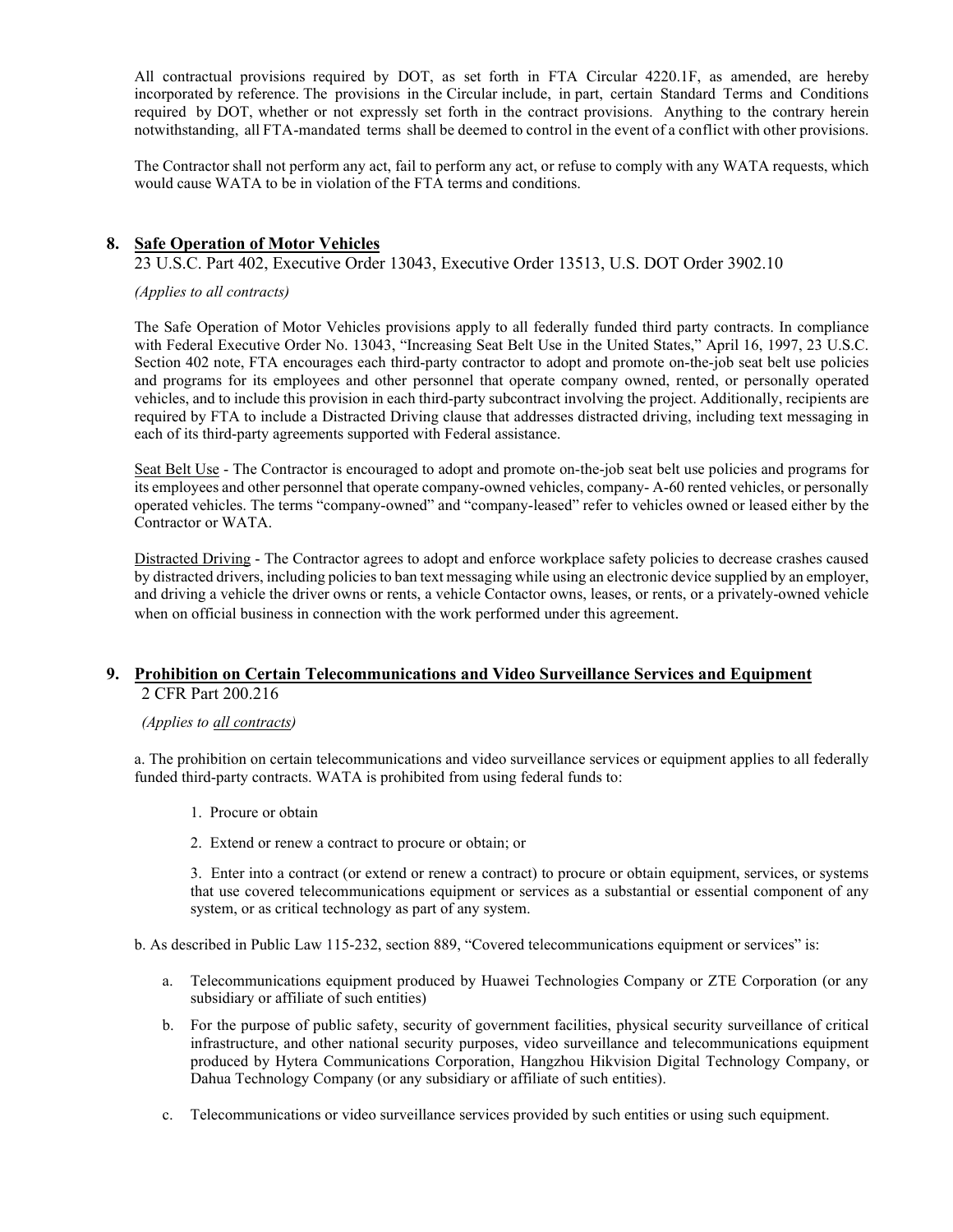d. Telecommunications or video surveillance equipment or services produced or provided by an entity that the Secretary of Defense, in consultation with the Director of National Intelligence or the Director of the Federal Bureau of Investigation, reasonably believes to be an entity owned or controlled by, or otherwise connected to, the government of a covered foreign country.

c. The Contractor or subcontractor shall not provide covered telecommunications equipment or services in the performance of this contract.

# **10. Resolution of Disputes, Breaches or Other Litigation**

49 CFR Part 18, FTA Circular 4220.1F

*(Applies to all contracts over the Simplified Acquisition Threshold, currently \$250,000)*

**BREACH OF CONTRACT:** The successful bidder shall be deemed in breach of contract if the successful bidder: fails to comply with any terms of the contract; fails to cure such noncompliance within five (5) calendar days from the date of written notice from WATA or such other timeframe, greater than five (5) calendar days, specified in the notice; fails to submit a written response to the notification from WATA within five (5) calendar days after the date of the notice. All notices under the contract shall be submitted by email and followed up with a hard copy by certified mail, return receipt request, to the person specified in the notice.

The successful bidder shall not be in breach of the contract as long as its default was due to causes beyond the reasonable control of and occurred without any fault or negligence on the part of both the successful bidder and its subcontractors. Such causes may include, but not be limited to: acts of God or of the public enemy, acts of WATA in its sovereign capacity, fires, floods, epidemics, strikes, freight embargoes, and unusually severe catastrophic weather (e.g., hurricane).

#### **DISPUTES.**

Claims. Written notice of the Contractor to file a claim must be given at the time of the occurrence or beginning of the work upon which the claim is based. Such claims, whether for money or other relief, shall be submitted in writing to the Executive Director or designee no later than sixty (60) days after final payment. The Executive Director or designee shall give written notification of the final decision on such claim to the Contractor within thirty (30) days of the date the claim was received. The Contractor may not institute legal action before receiving the final written decision unless the Executive Director or designee fails to render such decision within the specified time. Pendency of claims shall not delay payment of amounts agreed due in the final payment. (Code of Virginia, § 2.2-4363).

Claims Relief. Under certain circumstances beyond the control of the Contractor, such as acts of God, sabotage, and fire or explosion not caused by negligence of the Contractor or its agent, WATA's Executive Director or designee may extend the time limit for performance required by the Contract. Any such extension must be issued in writing and signed by the Executive Director.

## **11. Termination**

2 CFR §200.339, 2 CFR part 200 Appendix II (B)

*(Applies to all contracts over \$10,000 total value if 49 CFR Part 18 applies)*

Subject to the provisions below, the Authority upon thirty (30) days advance written notice to the other party, may terminate the contract. Upon receipt of a notice of termination, the Contractor shall cease all work underway on behalf of the Authority unless advised by the Authority to do otherwise. In the event of termination, Contractor shall be compensated only for the services as set forth in the contract provided to the satisfaction of the Authority and expenses incurred as of the date of termination. Any contract cancellation notice shall not relieve the Contractor of the obligation to deliver and/or perform on all outstanding orders issued prior to the effective date of cancellation.

a. Termination for Convenience: In the event that the contract is terminated upon request and for the convenience of the Authority, without the required thirty (30) days advance notice, then the Authority shall be responsible for payment of services up to the termination date.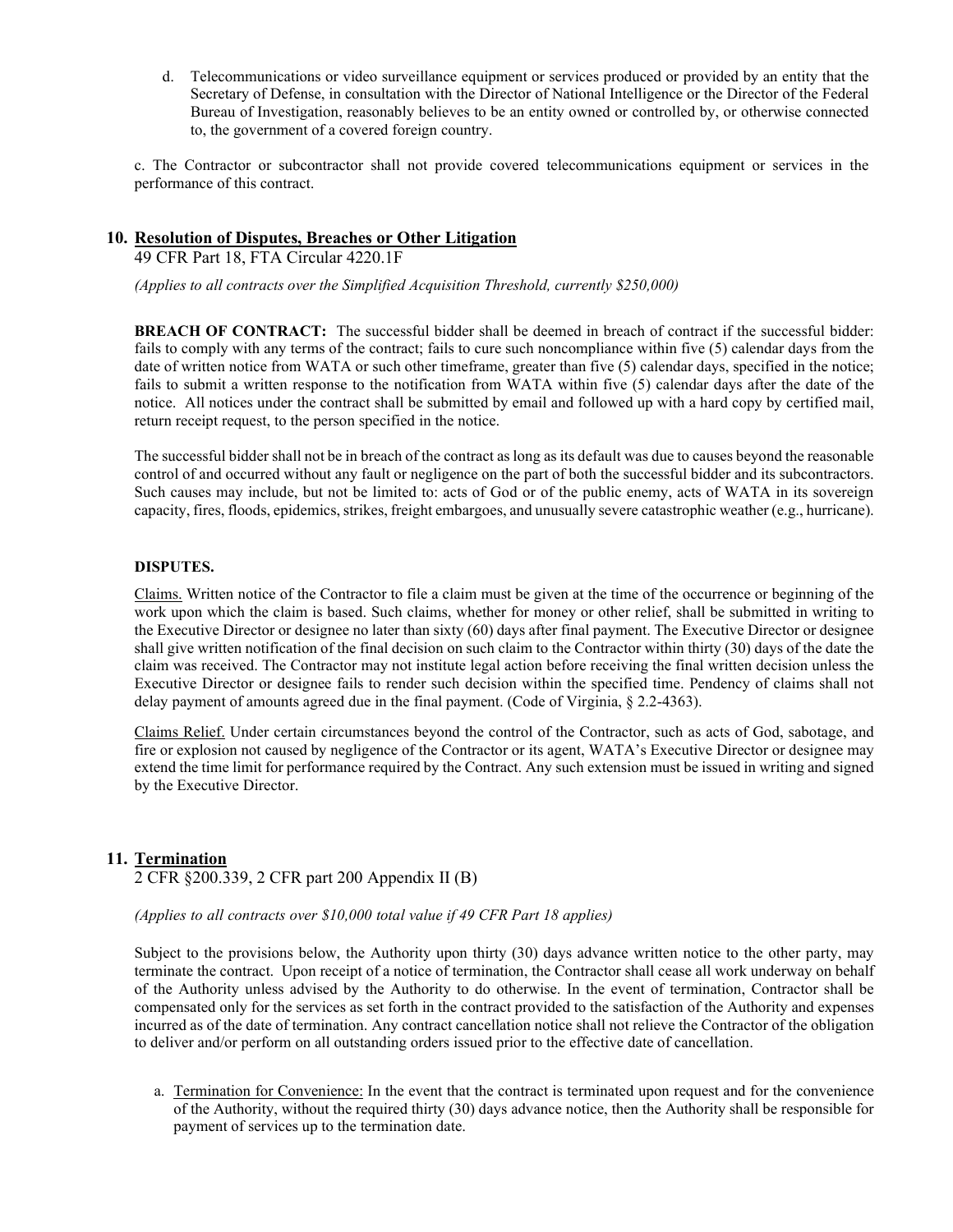- b. Termination for Cause: Termination by the Authority for cause, default, or negligence on the part of the Contractor shall be excluded from the foregoing provision and termination costs, if any shall not apply. However, pursuant to the Default paragraph of these General Conditions, the Authority may hold the Contractor responsible for any resulting additional purchase and administrative costs. Any payment due to the Contractor at the time of termination may be adjusted to the extent of any additional costs occasioned to the Authority by reason of the Contractor's default. The thirty (30) days advance notice requirement is waived in the event of Termination for Cause.
- c. Termination Due to Unavailability of Funds in Succeeding Fiscal Years: When funds are not appropriated or otherwise made available to support continuation of performance in a subsequent fiscal year, the contract shall be canceled.

# **12. Special EEO Provisions for Construction Contracts**

*(Applies to all contracts over \$10,000 total value if 49 CFR Part 18 or 19 indicate that DOL EEOC regulations at 41 CFR Chapter 60 apply)*

For activities determined by the U.S. Department of Labor (U.S. DOL) to qualify as "construction," the Contractor agrees to comply and assures the compliance of each subcontractor at any tier of the Project, with all applicable equal employment opportunity requirements of U.S. DOL regulations, "Office of Federal Contract Compliance Programs, Equal Employment Opportunity, Department of Labor," 41 CFR Parts 60 *et seq.*, which implement Executive Order No. 11246 "Equal Employment Opportunity," as amended by Executive Order No. 11375, "Amending Executive Order No. 11246", relating to Equal Employment Opportunity," 42 U.S.C. § 2000(e) note, and also with any Federal laws, regulations, and directives affecting construction undertaken as part of the Project.

## **13. Government-Wide Debarment and Suspension**

2 CFR Part 180 and 1200; 2 CFR § 200.213; 2 CFR part 200 Appendix II(I); Executive Order 12549; Executive Order 12689

(Applies to all contracts and subcontracts at any tier expected to equal or exceed \$25,000, or any contract or *subcontract at any tier for federally-required audit)*

This contract is a covered transaction for purposes of 2 CFR Part 1200, which adopts and supplements the provisions of U.S. Office of Management and Budget (U.S. OMB) "Guidelines to Agencies on Government-Wide Debarment and Suspension (Nonprocurement)," 2 CFR Part 180. As such, the Contractor shall verify that its principals, affiliates, and subcontractors are not excluded or disqualified as defined at 2 CFR 180.940, 180.935 and 180.945. The Contractor is required to comply with 2 CFR part 180, Subpart C, supplemented by 2 CFR part 1200, and must include the requirement to comply with 2 CFR 180, Subpart C in any lower tier covered transaction.

By signing and submitting its bid or proposal, the bidder or proposer certifies as follows:

The certification in this clause is a material representation of fact relied upon by WATA. If it is later *determined that the bidder or proposer knowingly rendered an erroneous certification, in addition to remedies available to WATA, the Federal Government may pursue available remedies, including but not limited to suspension and/or debarment. The bidder or proposer agrees to comply with the requirements of 2 CFR part 180, Subpart C, as supplemented by 2 CFR part 1200, while this offer is valid and throughout the period of any contract that may arise from this offer. The bidder or proposer further agrees to include a provision requiring such compliance in its lower tier covered transactions.*

WATA will use the System for Award Management (SAM) before entering into any contracts and review the Excluded Parties List System in SAM to verify if any third-party contractor is on the excluded list.

## **14. Notice to FTA and U.S. Inspector General of Fraud, Waste, or Abuse, or Other Legal Matters**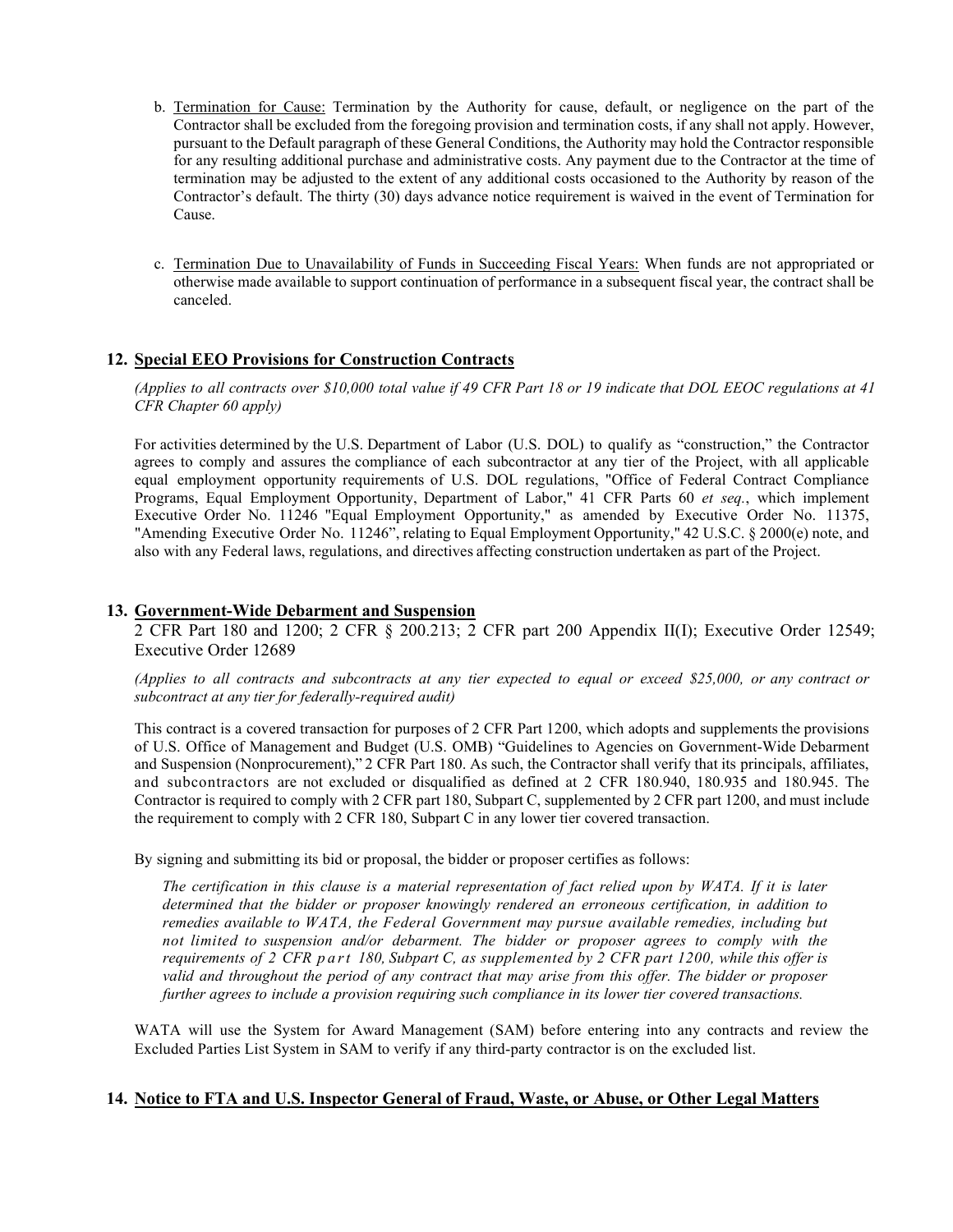*(Applies to all contracts and subcontracts at any tier expected to equal or exceed \$25,000, or, any contract or subcontract at any tier for federally-required audit*

If a current or prospective legal matter that may affect the Federal Government emerges, the Contractor must promptly notify WATA, which will promptly notify the FTA Chief Counsel and FTA Regional Counsel for the Region in which WATA is located. The Contractor must include an equivalent provision in its subagreements at every tier, for any agreement that is a "covered transaction" according to 2 C.F.R. §§ 180.220 and 1200.220.

- The types of legal matters that require notification include, but are not limited to, a major dispute, breach, default, litigation, or naming the Federal Government as a party to litigation or a legal disagreement in any forum for any reason.
- Matters that may affect the Federal Government include, but are not limited to, the Federal Government's interests in the Award, the accompanying Underlying Agreement between the FTA and WATA, and any Amendments thereto, or the Federal Government's administration or enforcement of federal laws, regulations, and requirements.

*Additional Notice to U.S. DOT Inspector General*. The Contractor must promptly notify WATA, which will promptly notify the U.S. DOT Inspector General in addition to the FTA Chief Counsel or Regional Counsel for the Region in which WATA is located, if the Contractor has knowledge of potential fraud, waste, or abuse occurring on a Project receiving assistance from FTA. The notification provision applies if a person has or may have submitted a false claim under the False Claims Act, 31 U.S.C. § 3729, et seq., or has or may have committed a criminal or civil violation of law pertaining to such matters as fraud, conflict of interest, bid rigging, misappropriation or embezzlement, bribery, gratuity, or similar misconduct involving federal assistance. This responsibility occurs whether the Project is subject to this Agreement or another agreement with WATA involving a principal, officer, employee, agent, or Third Party Participant of the Contractor. It also applies to subcontractors at any tier. Knowledge, as used in this paragraph, includes, but is not limited to, knowledge of a criminal or civil investigation by a Federal, state, or local law enforcement or other investigative agency, a criminal indictment or civil complaint, or probable cause that could support a criminal indictment, or any other credible information in the possession of the Contractor. In this paragraph, "promptly" means to refer information without delay and without change. This notification provision applies to all divisions of the Contractor, including divisions tasked with law enforcement or investigatory functions.

## **15. Lobbying**

31 U.S.C. § 1352, 2 CFR § 200.450, 2 CFR part 200 Appendix II (J), 49 CFR Part 20

*(Applies to any contract or subcontract in excess of \$100,000)*

All contractors will be required to submit a certification with the following language, as found in 49 CFR part 20, Appendices A and B:

*No Federal appropriated funds have been paid or will be paid, by or on behalf of the undersigned, to any person for influencing or attempting to influence an officer or employee of an agency, a Member of Congress, an officer or employee of Congress, or an employee of a Member of Congress in connection with the awarding of any Federal contract, the making of any Federal grant, the making of any Federal loan, the entering into of any cooperative agreement, and the extension, continuation, renewal, amendment, or modification of any Federal contract, grant, loan, or cooperative agreement.* 

*If any funds other than Federal appropriated funds have been paid or will be paid to any person for influencing or attempting to influence an officer or employee of any agency, a Member of Congress, an officer or employee of Congress, or an employee of a Member of Congress in connection with this Federal contract, grant, loan, or cooperative agreement, the undersigned shall complete and submit Standard Form-LLL, "Disclosure Form to Report Lobbying," in accordance with its instructions.* 

*The undersigned shall require that the language of this certification be included in the award documents for all sub-awards at all tiers (including subcontracts, sub-grants, and contracts under grants, loans, and cooperative agreements) and that all subrecipients shall certify and disclose accordingly.*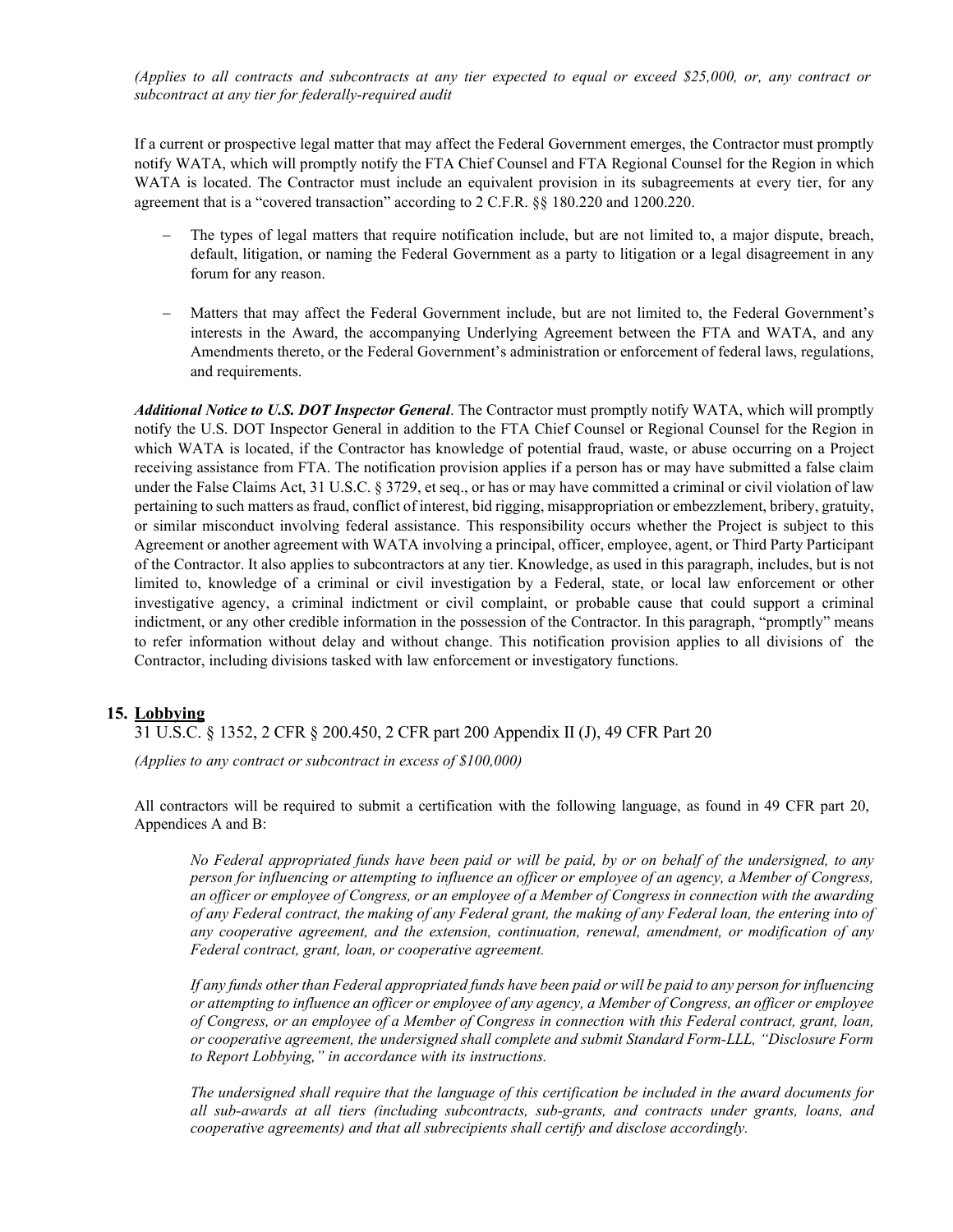This certification is a material representation of fact upon which reliance was placed when this transaction was made or entered into. Submission of this certification is a prerequisite for making or entering into this transaction imposed by section 1352, title 31, U.S. Code. Any person who fails to file the required certification shall be subject to a civil penalty of not less than \$10,000 and not more than \$100,000 for each such failure.

# **16. Buy America**

## 49 U.S.C. § 5323(j), 49 CFR Part 661; 49 U.S.C. 5323(j)(2)(C), 49 CFR 661.11

*(Applies to all purchases of steel, iron, or manufactured products over \$150,000. There are additional Buy America provisions for rolling stock)*

The Bidder/Contractor agrees to comply with 49 U.S.C. 5323(j) and 49 C.F.R. part 661, which provide that Federal funds may not be obligated unless all steel, iron, and manufactured products used in FTA funded projects are produced in the United States, unless a waiver has been granted by FTA or the product is subject to a general waiver. General waivers are listed in 49 C.F.R.  $\S 661.7$ . Separate requirements for rolling stock are set out at 49 U.S.C. 5323(j)(2)(C) and 49 C.F.R. § 661.11. A-17. The Bidder/Contractor must submit to WATA the appropriate Buy America certification below with its bid. Bids or offers that are not accompanied by a completed Buy America certification will be rejected as nonresponsive.

Requirements for rolling stock are set out in  $5323(j)(2)(C)$  and 49 CFR 661.11, which provide that Federal funds may not be obligated unless rolling stock is manufactured in the United States and have a seventy percent (70%) domestic content.

These regulations require, as a matter of responsiveness, that the Bidder or Contractor submit to WATA the appropriate Buy America certification with all bids where FTA funds are provided, except those subject to a general waiver or lessthan \$150,000. Bids or offers that are not accompanied by a completed Buy America certification will be deemed nonresponsive.

## **17. Clean Air**

42 U.S.C. § 7401 – 7671q, 33 U.S.C § 1251-1387, 2 C.F.R. part 200; Appendix II (G)

*(Applies to any contract or subcontract in excess of \$150,000)*

The Contractor agrees to comply with all applicable standards, orders, or regulations issued pursuant to the Clean Air Act, as amended, 42 U.S.C. §§ 7401 through 7671q. The Contractor agrees to not use any violating facilities and to report the use of prohibited facilities or facilities that are on or likely to be placed on the U.S. EPA "List of Violating Facilities." The Contractor will report violations of use of prohibited facilities to FTA and it will comply with the inspection and other requirements of the Clean Air Act, as amended (42 U.S.C. § 7401-7671q) and the Federal Water Pollution Control Act as amended, (33 U.S.C. § 1251-1387).

## **18. Clean Water**

33 U.S.C. 1251-1387

#### *(Applies to any contract or subcontract in excess of \$150,000)*

The Contractor agrees to comply with all applicable standards, orders, or regulations issued pursuant to the Federal Water Pollution Control Act, as amended, 33 U.S.C. §§ 1251 through 1387. The Contractor agrees to not use any violating facilities and to report the use of prohibited facilities or facilities that are on or likely to be placed on the U.S. EPA "List of Violating Facilities." The Contractor shall report any violations to the FTA and the appropriate EPA Regional Office.

## **19. Cargo Preference Requirements**

46 U.S.C. § 55305, 46 CFR, Part 381

*(Applies to any contract in which equipment, materials or commodities are transported by ocean vessel)*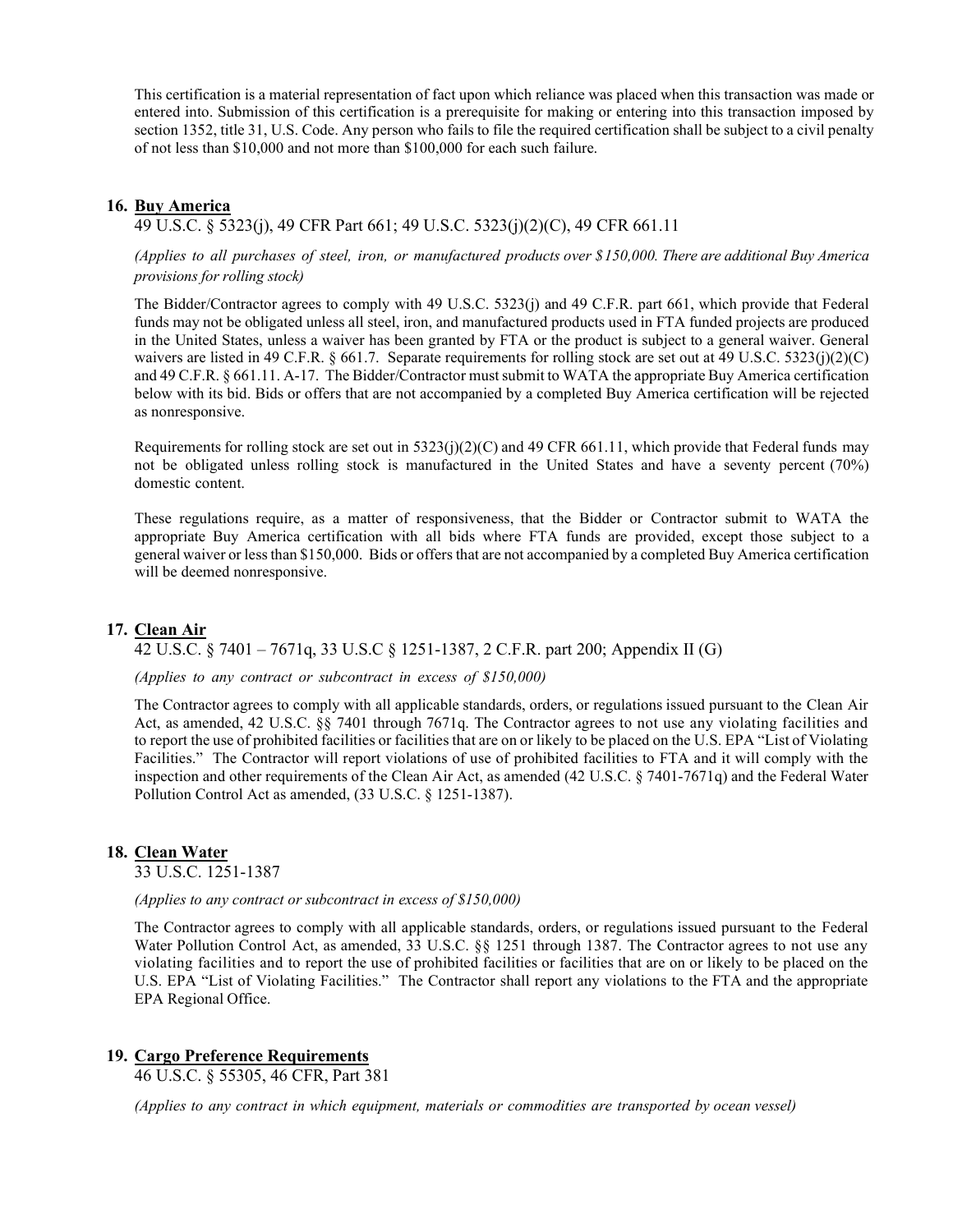The contractor agrees:

- to use privately owned United States-Flag commercial vessels to ship at least 50 percent of the gross tonnage (computed separately for dry bulk carriers, dry cargo liners, and tankers) involved, whenever shipping any equipment, material, or commodities pursuant to the underlying contract to the extent such vessels are available at fair and reasonable rates for United States-Flag commercial vessels;
- − to furnish within 20 working days following the date of loading for shipments originating within the United States or within 30 working days following the date of loading for shipments originating outside the United States, a legible copy of a rated, "on-board" commercial ocean bill-of-lading in English for each shipment of cargo described in the preceding paragraph to the Division of National Cargo, Office of Market Development, Maritime Administration, Washington, DC 20590 and to the FTA recipient (through the contractor in the case of a subcontractor's bill-of-lading.); and
- − to include these requirements in all subcontracts issued pursuant to this contract when the subcontract may involve the transport of equipment, material, or commodities by ocean vessel.

# **20. "Fly America" Requirements**

49 U.S.C. § 40118, 41 CFR Part 301-10; 48 CFR 47.4

*(Applies to any contract which involves transportation of persons or property by air between the U.S. and a place outside of the U.S.)*

The Contractor agrees to comply with 49 U.S.C. 40118 (the "Fly America" Act) in accordance with the General Services Administration's regulations at 41 CFR Part 301-10, which provide that recipients and sub-recipients of Federal funds and their contractors are required to use U.S. Flag air carriers for U.S Government-financed international air travel and transportation of personnel (and their personal effects) or property, to the extent such service is available. In the event that a contractor selects a carrier other than a U.S.-flag carrier for international air transportation, the Contractor shall submit an appropriate statement or memorandum explaining why service by a U.S. Flag air carrier was not available or why it was necessary to use a foreign air carrier and shall, in any event, provide a certificate of compliance with the Fly America requirements.

The Contractor agrees to include the requirements of this section in all subcontracts that may involve international air transportation.

# **21. Davis-Bacon Act**

49 U.S.C. § 5333(a)

*(Applies to all prime construction, alteration, or repair contracts over \$2,000)*

WATA shall place a copy of the current prevailing wage determination in the solicitation. The decision to award a contract will be conditioned upon the acceptance of the wage determination.

Under 49 U.S.C. § 5333(a), prevailing wage protections apply to laborers and mechanics employed on FTA assisted construction, alteration, or repair projects. The Contractor will comply with the Davis-Bacon Act, 40 U.S.C. §§ 3141- 3144, and 3146-3148 as supplemented by DOL regulations at 29 C.F.R. part 5, "Labor Standards Provisions Applicable to Contracts Governing Federally Financed and Assisted Construction." In accordance with the statute, the Contractor shall pay wages to laborers and mechanics at a rate not less than the prevailing wages specified in a wage determination made by the Secretary of Labor. In addition, the Contractor agrees to pay wages not less than once a week. The Contractor is prohibited from inducing, by any means, any person employed in the construction, completion, or repair of public work, to give up any part of the compensation to which he or she is otherwise entitled.

#### **22. Contract Work Hours and Safety Standards Act (Construction)**

40 U.S.C. §§ 3701 – 3708; 29 CFR Part 5

*(Applies to all contracts in excess of \$100,000 that involve the employment of mechanics or laborers)*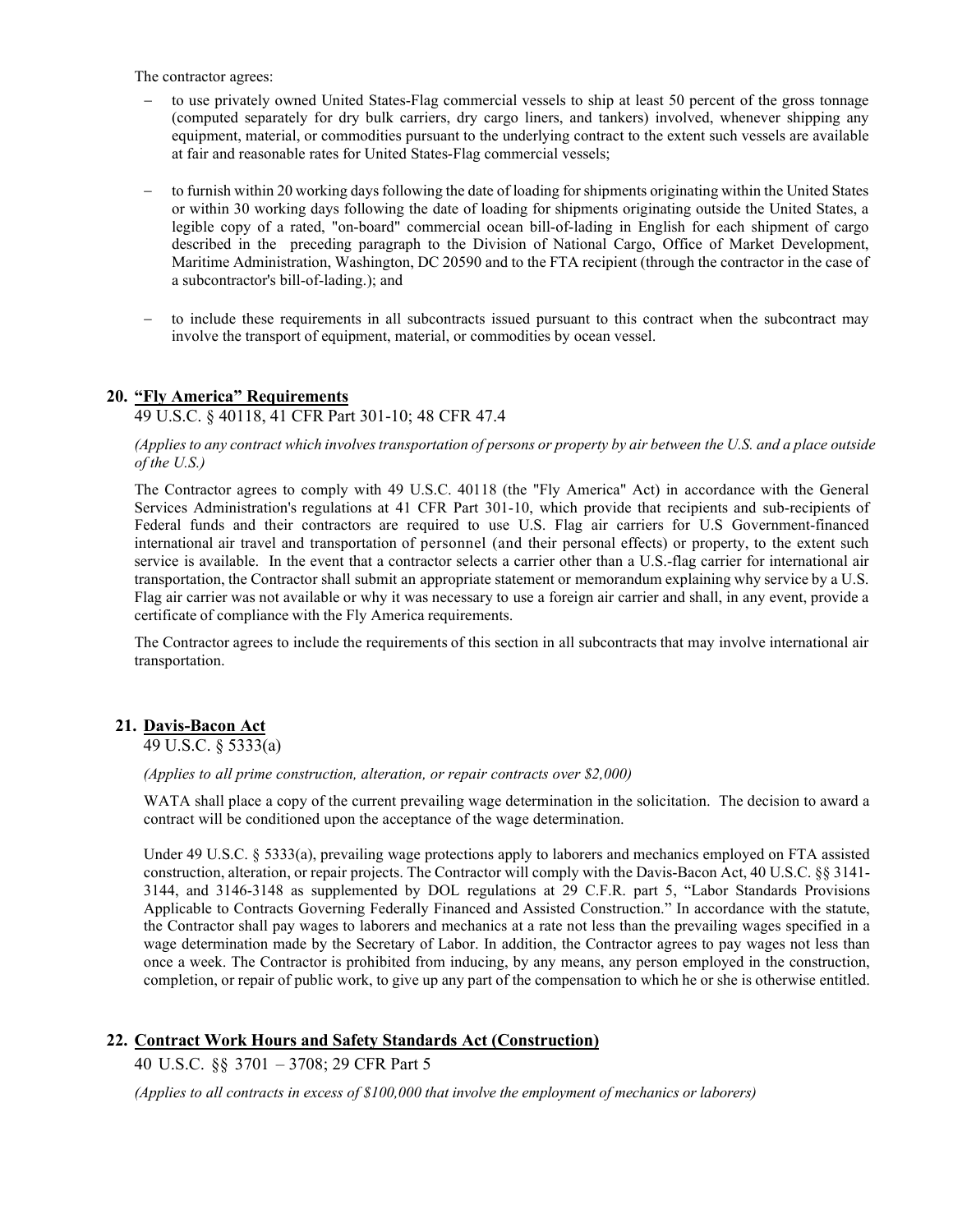The Contractor shall comply with the Contract Work Hours and Safety Standards Act, as amended, 40 U.S.C. §§ 3701 - 3708*.,* as supplemented by DOL regulations at 29 C.F.R. Part 5.

Overtime Requirements – The Contractor shall compute the wages of every mechanic and laborer, including watchmen and guards, on the basis of a standard workweek of 40 hours. Work in excess of the standard workweek is permissible provided that the worker is compensated at a rate of not less than one and one-half times the basic rate of pay for all hours worked in excess of 40 hours in such workweek. The requirements of 40 U.S.C. § 3704 are applicable to construction work and provide that no laborer or mechanic be required to work in surroundings or under working conditions which are unsanitary, hazardous, or dangerous.

Violation; liability for unpaid wages; liquidated damages - In the event of any violation of the clause set forth herein, the Contractor and any subcontractor responsible therefore shall be liable for the unpaid wages. In addition, such contractor and subcontractor shall be liable to the United States for liquidated damages. Such liquidated damages shall be computed with respect to each individual laborer or mechanic, including watchmen and guards, employed in violation of the clause set forth in paragraph (1) of this section, in the sum of \$ 10 for each calendar day on which such individual was required or permitted to work in excess of the standard workweek of 40 hours without payment of the overtime wages required.

Withholding for unpaid wages and liquidated damages - WATA shall upon its own action or upon written request of an authorized representative of the Department of Labor withhold or cause to be withheld, from any moneys payable on account of work performed by the contractor or subcontractor under any such contract or any other Federal contract with the same prime contractor, or any other federally-assisted contract subject to the Contract Work Hours and Safety Standards Act, which is held by the same prime contractor, such sums as may be determined to be necessary to satisfy any liabilities of such contractor or subcontractor for unpaid wages and liquidated damages as provided in the clause set forth herein.

Subcontracts - The contractor or subcontractor shall insert in any subcontracts the clauses set forth in this section and also a clause requiring the subcontractorsto include these clauses in any lower tier subcontracts. The prime contractor shall be responsible for compliance by any subcontractor or lower tier subcontractor with the clauses set forth in this section.

#### **23. Copeland Anti-Kickback Act (Sections 1 and 2)** 18 US Code 874; 40 USC 3145; 29 CFR 3 and 5

*(Applies to all construction contracts, Section 1, and all prime construction, alteration, or repair contracts over \$2,000, Section 2)*

**Section 1.** The Contractor shall induce by force, intimidation, threat of dismissal from employment, or by any other manner, any person employed in the construction or repair of public buildings or public works that are financed in whole or in part by the United States, to give up any part of the compensation to which he or she is otherwise entitled.

**Section 2.** The Contractor shall submit a weekly statement of compliance to WATA with respect to the wages paid each employee performing covered work during the preceding week.

## **24. Bonding Requirements (Construction)**

*(Applies to all construction or facility improvement contracts or subcontracts exceeding Simplified Acquisition Threshold, currently \$250,000)*

The FTA may accept the bonding policy and requirements of WATA if it is determined that the Federal interest is adequately protected. If WATA has not proposed alternate bonding requirements and a such a determination has not been made, the following minimum requirement apply:

#### **Bid Bond Requirements**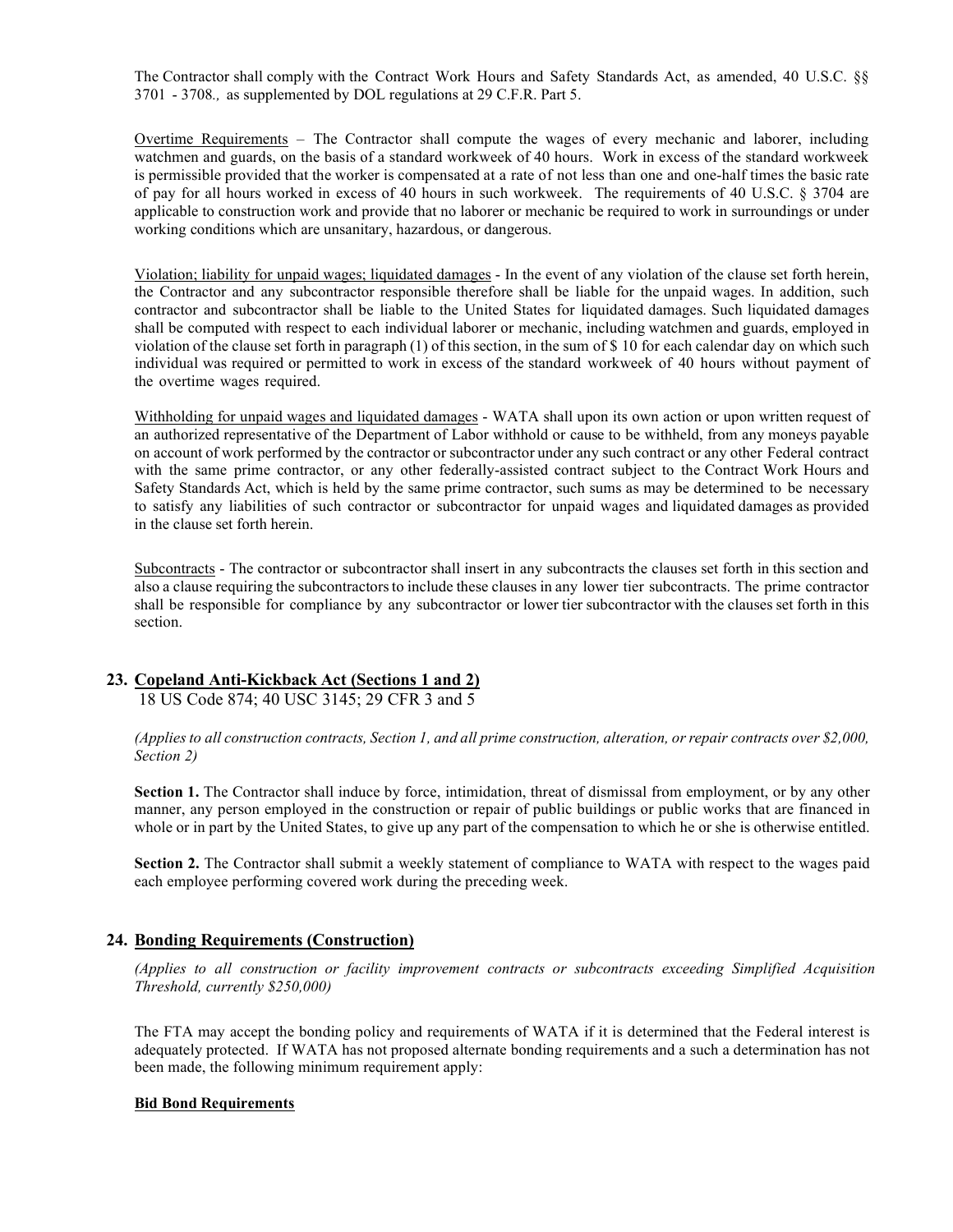Bidders shall furnish a bid guaranty in the form of a bid bond, or certified treasurer's or cashier's check issued by a responsible financial institution, be issued by a fully qualified surety company acceptable to WATA and made payable to WATA. The amount of such guaranty shall be equal to five percent (5%) of the bid price. The bid guarantee is an assurance that the bidder will, upon acceptance of the bid, execute such contractual documents as may be required within the time specified.

In submitting this bid, it is understood and agreed by bidder that WATA reserves the right is to reject any and all bids, or part of any bid, and it is agreed that the bid may not be withdrawn for a period of ninety (90) days subsequent to the opening of bids, without the written consent of Recipient.

It is also understood and agreed that if the undersigned bidder should withdraw any part or all of its bid within ninety (90) days after the bid opening without the written consent of WATA, or refuse or be unable to enter into this contract, he shall forfeit his bid guaranty to the extent of WATA's damages occasioned by such withdrawal, or refusal, or inability to enter into an agreement, or provide adequate security thereof.

It is further understood and agreed that to the extent the defaulting bidder's bid guaranty shall prove inadequate to fully recompense WATA for the damages occasioned by default, then the undersigned bidder agrees to indemnify WATA and pay over to WATA the difference between the bid guaranty and WATA's total damages, so as to make WATA whole.

#### **Performance Bond Requirements**

A Performance Bond in the amount of one hundred percent (100%) of the contract value is required by WATA to secure fulfillment of all the contractor's obligations under the contract. Either a performance bond or an irrevocable Stand-by letter of credit, issued by a fully qualified surety company acceptable to WATA and made payable to WATA, shall be provided by the Contractor and shall remain in full force for the term of the contract.

WATA may require additional performance bond protection when a contract price is increased. The increase in protection shall generally equal 100 percent of the increase in contract price. WATA may secure additional protection by directing the Contractor to increase the penal amount of the existing bond or to obtain an additional bond.

#### **Payment Bond Requirements**

A Payment Bond in the amount of one hundred percent (100%) of the contract value is required by WATA to assure payment as required by law of all persons supplying labor and materials in execution of the work under the contract. The bond may be issued by a fully qualified surety company acceptable to WATA and made payable to WATA.

## **25. Seismic Safety Requirements**

42 U.S.C. 7701 et seq., 49 CFR Part 41, Executive Order 12699

*(Applies to any contract for construction of or addition to a building)*

The Contractor agrees that any new building or addition to an existing building will be designed and constructed in accordance with the standards for Seismic Safety required in Department of Transportation Seismic Safety Regulations 49 CFR Part 41 and will certify to compliance to the extent required by the regulation. The Contractor also agrees to ensure that all work performed under this contract including work performed by a subcontractor is in compliance with the standards required by the Seismic Safety Regulations and the certification of compliance issued on the project.

## **26. Contract Work Hours and Safety Standards Act – Not Involving Construction**

*(Applies to any non-construction contract exceeding \$100,000)*

The Contractor shall comply with all federal laws, regulations, and requirements providing wage and hour protections for non-construction employees, in accordance with 40 U.S.C. § 3702, Contract Work Hours and Safety Standards Act, and other relevant parts of that Act, 40 U.S.C. § 3701 *et seq*., and U.S. DOL regulations, "Labor Standards Provisions Applicable to Contracts Covering Federally Financed and Assisted Construction (also Labor Standards Provisions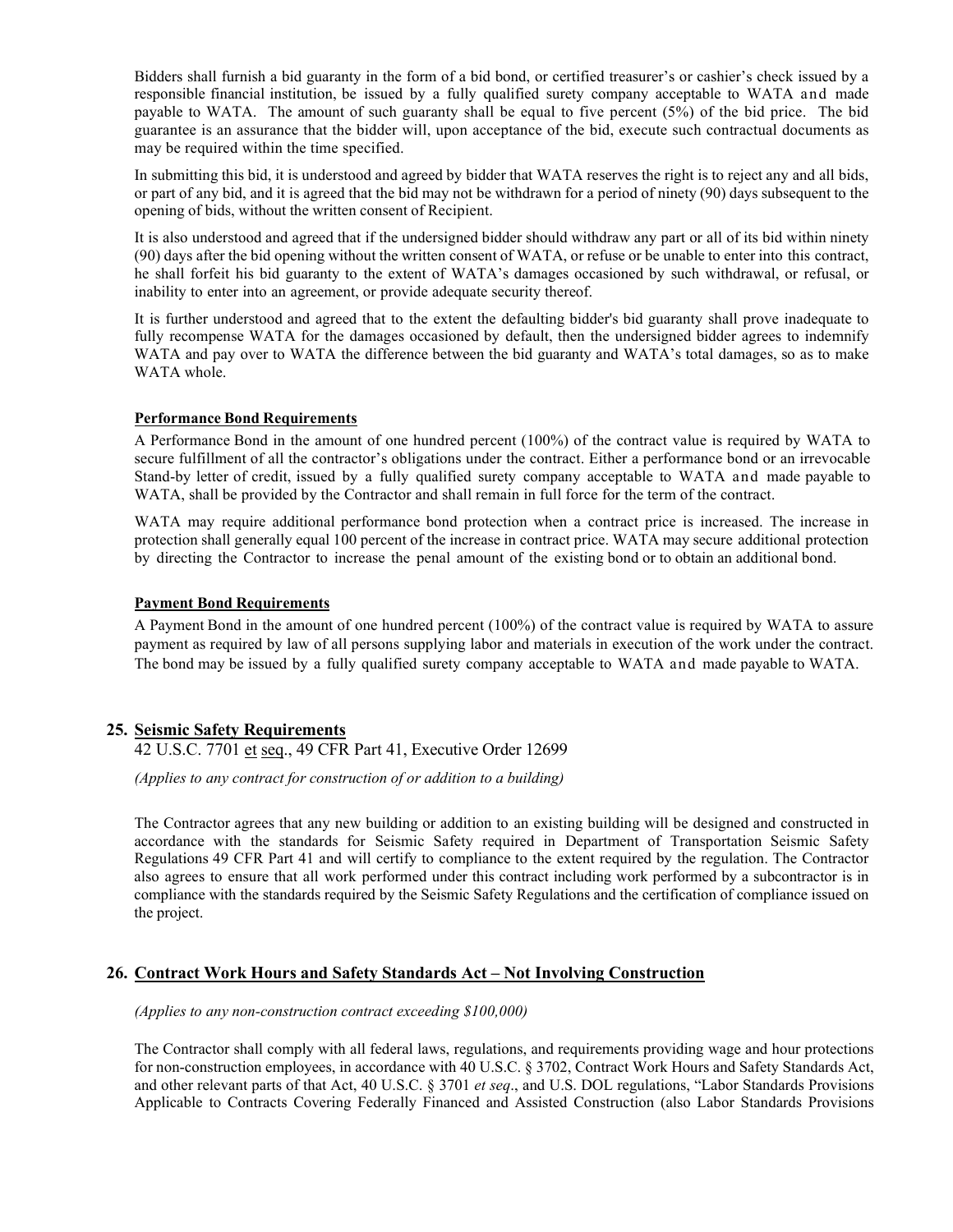Applicable to Non-construction Contracts Subject to the Contract Work Hours and Safety Standards Act)," 29 C.F.R. part 5.

Any records maintained under this section shall be made available by the Contractor for inspection, copying, or transcription by authorized representatives of the FTA and the Department of Labor, and the Contractor will permit such representatives to interview employees during working hours on the job. The contractor shall require the inclusion of the language of this clause within subcontracts of all tiers.

# **27. Public Transit Employee Protective Arrangements**

#### *(Applies to all contracts for transit operations)*

The Contractor agrees to comply with the following employee protective arrangements of 49 U.S.C. § 5333(b) ("13(c)"):

**U.S. DOL Certification**. Under this Contract or any Amendments thereto that involve public transportation operations that are supported with federal assistance, a certification issued by U.S. DOL is a condition of the Contract.

**Special Warranty**. When the Contract involves public transportation operations and is supported with federal assistance appropriated or made available for 49 U.S.C. § 5311, U.S. DOL will provide a Special Warranty for its Award, including its Award of federal assistance under the Tribal Transit Program. The U.S. DOL Special Warranty is a condition of the Contract.

**Special Arrangements**. The conditions of 49 U.S.C. § 5333(b) do not apply to Contractors providing public transportation operations pursuant to 49 U.S.C. § 5310. FTA reserves the right to make case-by-case determinations of the applicability of 49 U.S.C. § 5333(b) for all transfers of funding authorized under title 23, United States Code (flex funds), and make other exceptions as it deems appropriate, and, in those instances, any special arrangements required by FTA will be incorporated herein as required.

# **28. Charter Bus Operations**

*(Applies to all contracts for operations and management)*

The contractor agrees to comply with 49 U.S.C. 5323(d), 5323(r), and 49 C.F.R. part 604, which provides that recipients and subrecipients of FTA assistance are prohibited from providing charter service using federally funded equipment or facilities if there is at least one private charter operator willing and able to provide the service, except as permitted under:

- 1. Federal transit laws, specifically 49 U.S.C. § 5323(d);
- 2. FTA regulations, "Charter Service," 49 C.F.R. part 604;
- 3. Any other federal Charter Service regulations; or
- 4. Federal guidance, except as FTA determines otherwise in writing.

The contractor agrees that if it engages in a pattern of violations of FTA's Charter Service regulations, FTA may require corrective measures or impose remedies on it. These corrective measures and remedies may include:

- 1. Barring it or any subcontractor operating public transportation under its Award that has provided prohibited charter service from receiving federal assistance from FTA;
- 2. Withholding an amount of federal assistance as provided by Appendix D to part 604 of FTA's Charter Service regulations; or
- 3. Any other appropriate remedy that may apply.

The contractor should also include the substance of this clause in each subcontract that may involve operating public transit services.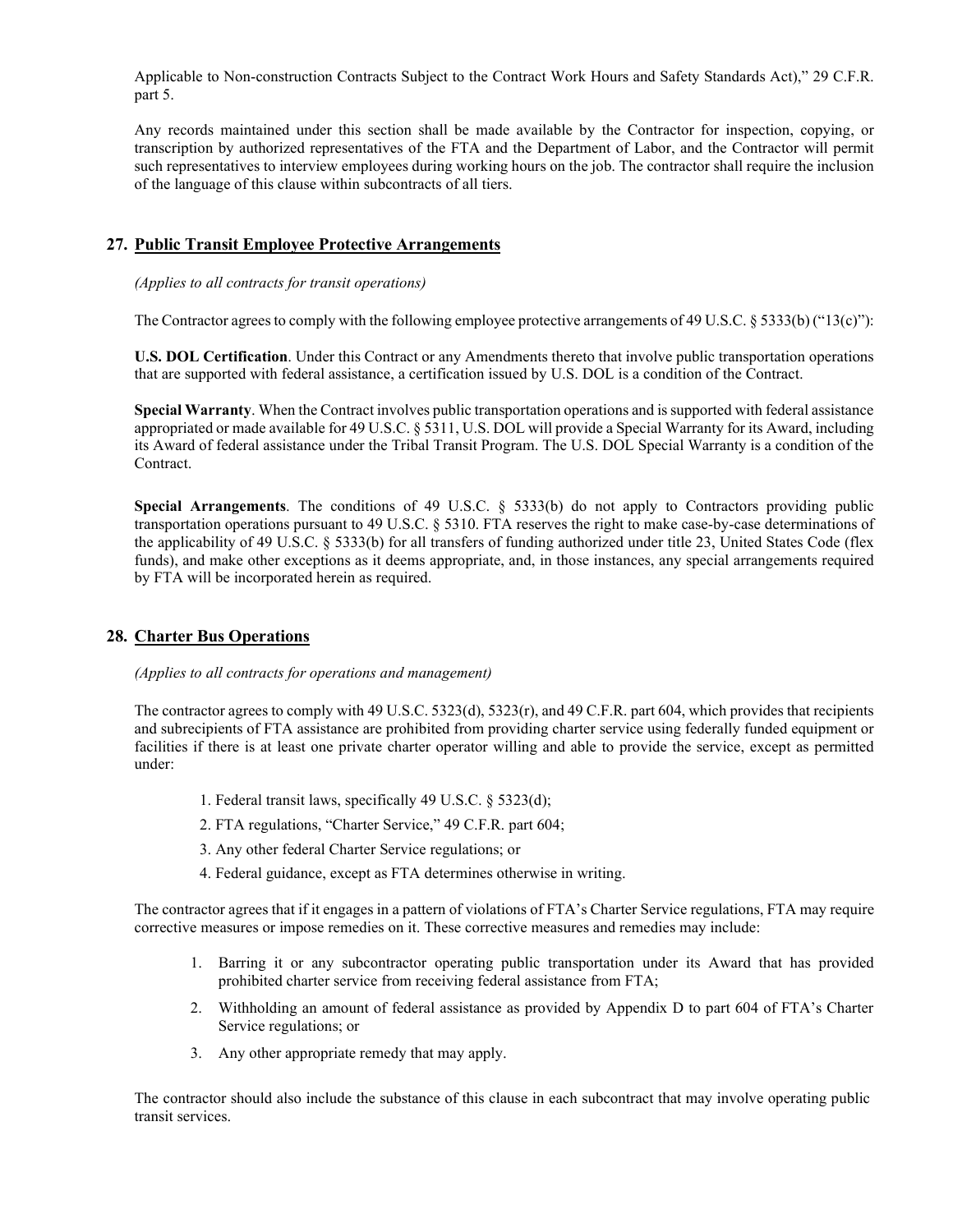# **29. School Bus Operations**

## *(Applies to all contracts for operations and management)*

The contractor agrees to comply with 49 U.S.C. 5323(f), and 49 C.F.R. part 605, and not engage in school bus operations using federally funded equipment or facilities in competition with private operators of school buses, except as permitted under:

- 1. Federal transit laws, specifically 49 U.S.C. § 5323(f);
- 2. FTA regulations, "School Bus Operations," 49 C.F.R. part 605;
- 3. Any other Federal School Bus regulations; or
- 4. Federal guidance, except as FTA determines otherwise in writing.

If Contractor violates this School Bus Agreement, FTA may:

- 1. Bar the Contractor from receiving Federal assistance for public transportation; or
- 2. Require the contractor to take such remedial measures as FTA considers appropriate.

When operating exclusive school bus service under an allowable exemption, the contractor may not use federally funded equipment, vehicles, or facilities.

The Contractor should include the substance of this clause in each subcontract or purchase under this contract that may operate public transportation services.

# **30. Drug and Alcohol Testing**

49 U.S.C. § 5331, 49 CFR Part 655 and Part 40

*(Applies to Contractors Performing Safety-Sensitive Functions in Transit Operations)*

FTA provides three options for WATA to work with the Contractor to implement an effective drug and alcohol testing program. WATA may modify the options below in determining the best approach for an effective testing program.

## **Option 1**

The Contractor agrees to participate in WATA's drug and alcohol program established in compliance with 49 CFR Part 655.

## **Option 2**

The Contractor agrees to establish and implement a drug and alcohol testing program that complies with 49 CFR Parts 655, produce any documentation necessary to establish its compliance with Parts 655, and permit any authorized representative of the United States Department of Transportation or its operating administrations, the Virginia Department of Rail and Public Transportation, or WATA, to inspect the facilities and records associated with the implementation of the drug and alcohol testing program as required under 49 CFR Parts 655 and review the testing process. The Contractor agrees further to certify annually its compliance with Parts 655 before (insert date). To certify compliance the Contractor shall use the "Substance Abuse Certifications" in the "Annual List of Certifications and Assurances for Federal Transit Administration Grants and Cooperative Agreements," which is published annually in the Federal Register.

## **Option 3**

The Contractor agrees to establish and implement a drug and alcohol testing program that complies with 49 CFR Parts 655, produce any documentation necessary to establish its compliance with Parts 655, and permit any authorized representative of the United States Department of Transportation or its operating administrations, the Virginia Department of Rail and Public Transportation, or WATA, to inspect the facilities and records associated with the implementation of the drug and alcohol testing program as required under 49 CFR Parts 655 and review the testing process. The Contractor agrees further to certify annually its compliance with Parts 655 before (insert date). To certify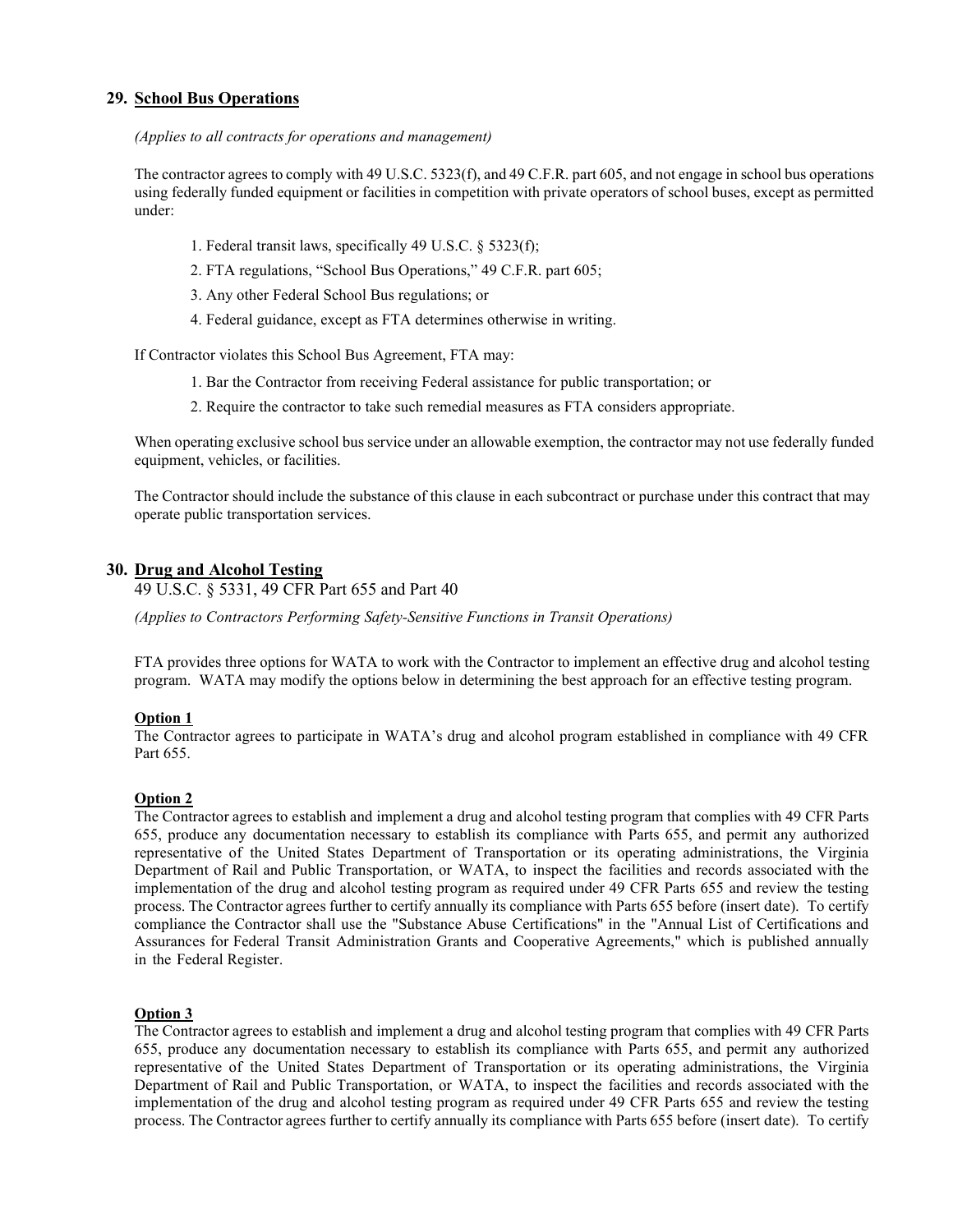compliance the Contractor shall use the "Substance Abuse Certifications" in the "Annual List of Certifications and Assurances for Federal Transit Administration Grants and Cooperative Agreements," which is published annually in the Federal Register.

The Contractor agrees further to [Select a, b, or c] (a) submit before (insert date or upon request) a copy of the Policy Statement developed to implement its drug and alcohol testing program; OR (b) adopt (insert title of the Policy Statement the recipient wishes the contractor to use) as its policy statement as required under 49 CFR 653 and 654; OR (c) submit for review and approval before (insert date or upon request) a copy of its Policy Statement developed to implement its drug and alcohol testing program. In addition, the contractor agrees to: (to be determined by the recipient but may address areas such as: the selection of the certified laboratory, substance abuse professional, or Medical Review Officer, or the use of a consortium).

# **31. Patent Rights and Rights in Data**

37 CFR Part 401, 49 CFR Parts 18 and 19, 2 CFR part 200 Appendix II (F)

*(Applies ONLY to research projects in which FTA finances experimental, developmental, or research work)*

This Project is funded through a Federal award with FTA for experimental, developmental, or research work purposes. As such, certain Patent Rights and Data Rights apply to all subject data first produced in the performance of this Contract. The Contractor shall grant WATA intellectual property access and licenses deemed necessary for the work performed under this contract and in accordance with the requirements of 37 C.F.R. part 401, "Rights to Inventions Made by Nonprofit Organizations and Small Business Firms Under Government Grants, Contracts and Cooperative Agreements," and any implementing regulations issued by FTA or U.S. DOT. The terms of an intellectual property agreement and software license rights will be finalized prior to execution of this Agreement and shall, at a minimum, include the following restrictions: Except for its own internal use, the Contractor may not publish or reproduce subject data in whole or in part, or in any manner or form, nor may the Contractor authorize others to do so, without the written consent of FTA, until such time as FTA may have either released or approved the release of such data to the public. This restriction on publication, however, does not apply to any contract with an academic institution.

The Federal Government reserves a royalty-free, non-exclusive and irrevocable license to reproduce, publish, or otherwise use, and to authorize others to use for "Federal Government Purposes," any subject data or copyright described below. For "Federal Government Purposes," means use only for the direct purposes of the Federal Government. Without the copyright owner's consent, the Federal Government may not extend its Federal license to any other party.

Unless FTA determines otherwise, the Contractor performing experimental, developmental, or research work required as part of this Contract agrees to permit FTA to make available to the public, either FTA's license in the copyright to any subject data developed in the course of the Contract, or a copy of the subject data first produced under the Contract for which a copyright has not been obtained. If the experimental, developmental, or research work, which is the subject of this Contract, is not completed for any reason whatsoever, all data developed under the Contract shall become subject data as defined herein and shall be delivered as the Federal Government may direct.

Unless prohibited by state law, upon request by the Federal Government, the Contractor agrees to indemnify, save, and hold harmless the Federal Government, its officers, agents, and employees acting within the scope of their official duties against any liability, including costs and expenses, resulting from any willful or intentional violation by the Contractor of proprietary rights, copyrights, or right of privacy, arising out of the publication, translation, reproduction, delivery, use, or disposition of any data furnished under that contract. The Contractor shall be required to indemnify the Federal Government for any such liability arising out of the wrongful act of any employee, official, or agents of the Federal Government.

Nothing contained in this clause on rights in data shall imply a license to the Federal Government under any patent or be construed as affecting the scope of any license or other right otherwise granted to the Federal Government under any patent.

Data developed by the Contractor and financed entirely without using Federal assistance provided by the Federal Government that has been incorporated into work required by the underlying Contract is exempt from the requirements herein, provided that the Contractor identifies those data in writing at the time of delivery of the Contract work.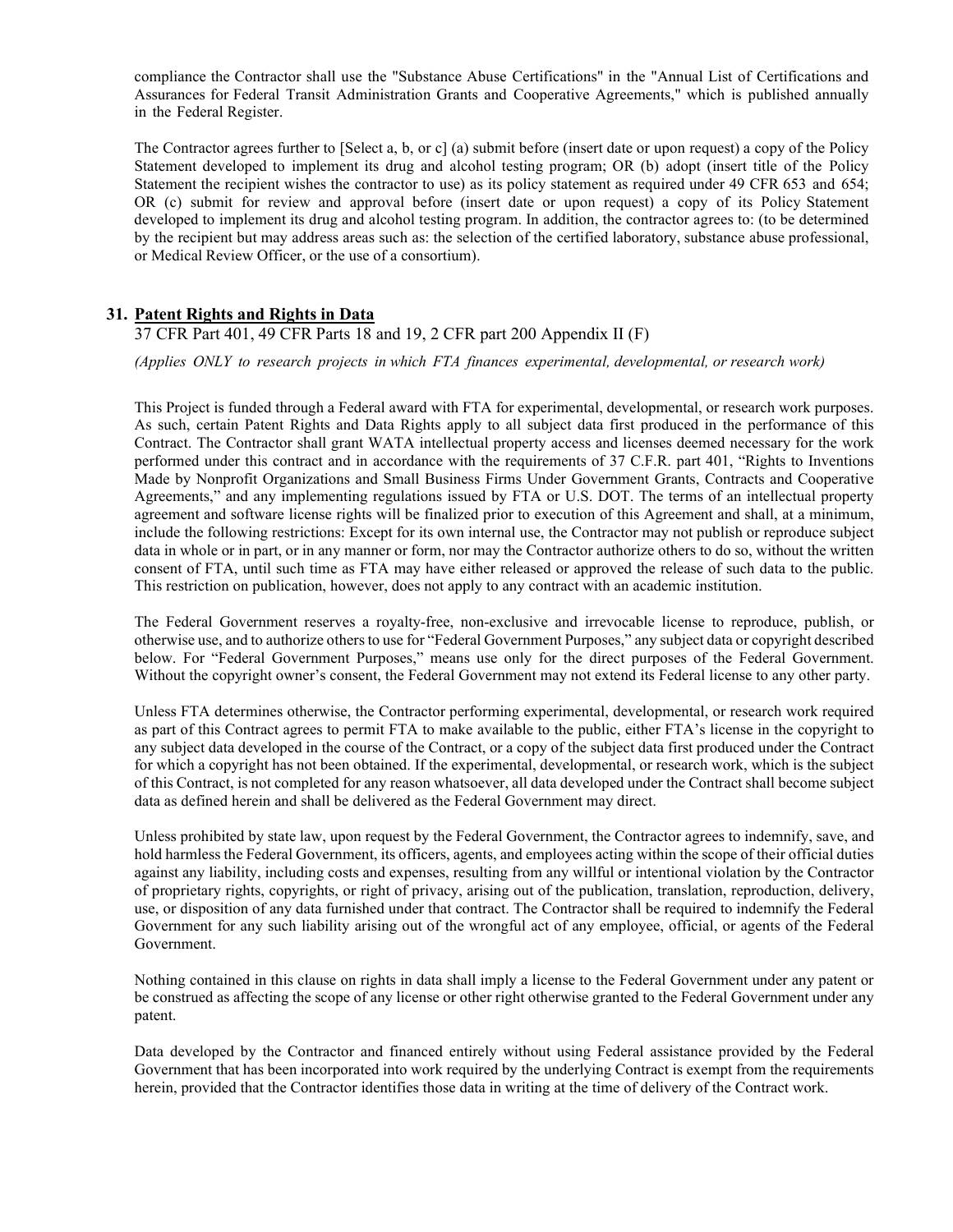The Contractor agrees to include these requirements in each subcontract for experimental, developmental, or research work financed in whole or in part with Federal assistance.

## **32. Energy Conservation**

42 U.S.C. § 6321 et seq., 49 CFR Part 622, subpart C

#### *(Applies to all contracts)*

The Contractor agrees to comply with mandatory standards and policies relating to energy efficiency that are contained in the state energy conservation plan for the Commonwealth of Virginia, which is issued in compliance with the Energy Policy and Conservation Act.

The Contractor agrees to include the above clause in each third-party subcontract financed in whole or in part with Federal assistance provided by FTA. It is further agreed that the clause shall not be modified, except to identify the subcontractor who will be subject to its provisions.

#### **33. Recycled Products**

42 U.S.C. § 6962, 40 CFR Part 247, 2 CFR part 200.322

*(Applies to all contracts and subcontracts for items designated by the EPA, where the purchase price exceeds \$10,000 or the value of the quantity acquired during the previous fiscal year exceeded \$10,000.)*

The Contractor agrees to provide a preference, consistent with maintaining a satisfactory level of competition, for those products and services that conserve natural resources, protect the environment, and are energy efficient by complying with and facilitating compliance with Section 6002 of the Resource Conservation and Recovery Act (RCRA), as amended (42 U.S.C. 6962), and U.S. EPA's "Comprehensive Procurement Guideline for Products Containing Recovered Materials," 40 CFR Part 247.

#### **34. Conformance with National Intelligent Transportation Systems (ITS) Architecture**

#### *(Applies to contracts funded in whole or in part by the Highway Trust Fund)*

All ITS projects shall be based on a system engineering analysis. The systems engineering analysis shall include, at a minimum:

- 1. Identification of portions of the regional ITS architecture being implemented;
- 2. Identification of participating agencies' roles and responsibilities;
- 3. Requirements definitions:
- 4. Analysis of alternative system configurations and technology options to meet requirements;
- 5. Analysis of financing and procurement options;
- 6. Identification of applicable ITS standards and testing procedures; and
- 7. Procedures and resources necessary for operations and management of the system.

The final design of all ITS projects shall accommodate the interface requirements and information exchanges as specified in the regional ITS architecture.

All ITS projects shall use applicable ITS standards and interoperability tests that have been officially adopted through rulemaking by US DOT.

#### **35. Access Requirements for Individuals with Disabilities**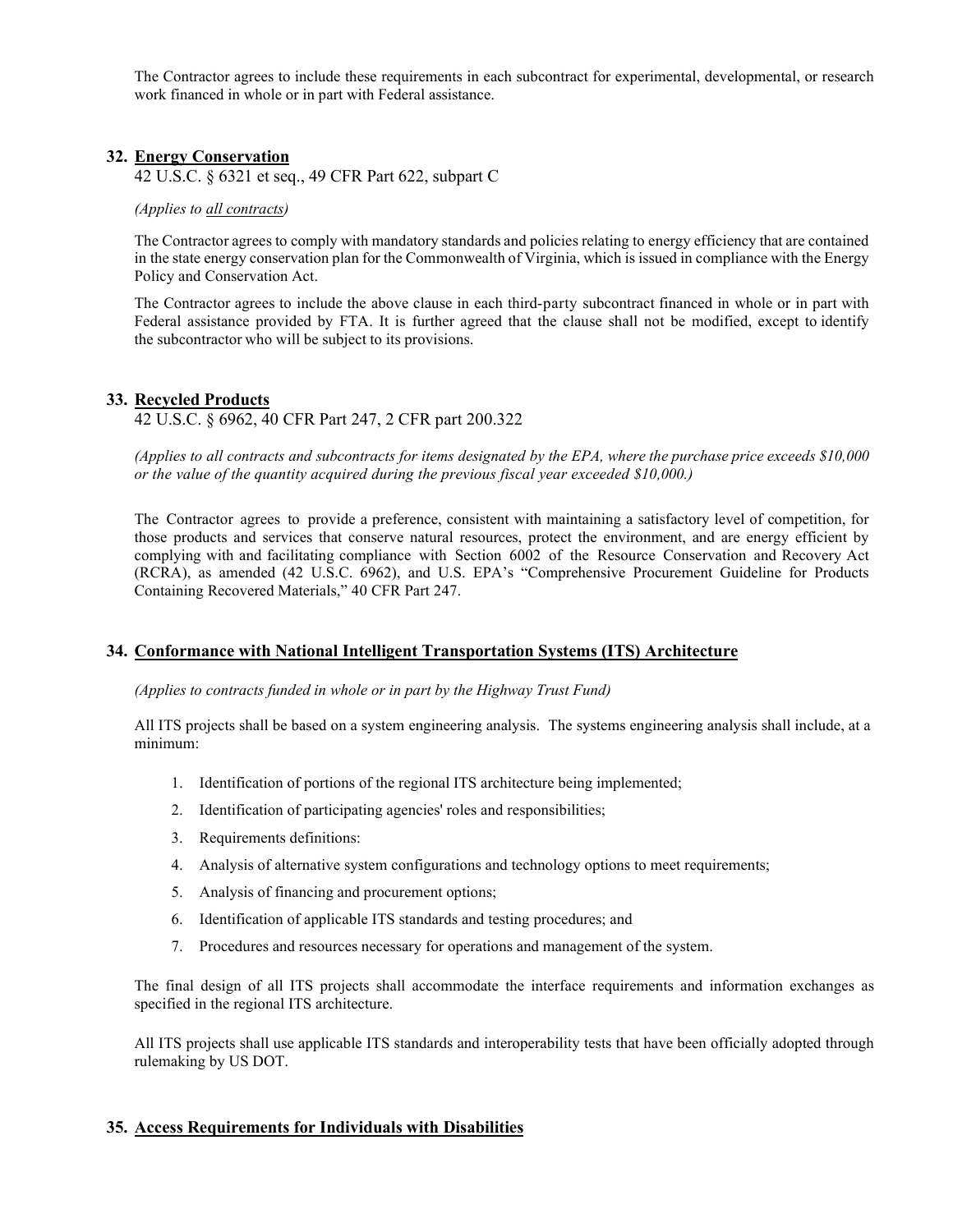## 49 U.S.C. § 5301(d); 49 CFR part 27; 28 CFR Part 36

#### *(Applies to all contracts)*

The Contractor agrees to comply with the requirements of 49 U.S.C. § 5301(d) which states the Federal policy that the elderly and persons with disabilities have the same right as other persons to use public transportation services and facilities, and that special efforts shall be made in planning and designing those services and facilities to implement transportation accessibility rights for elderly individuals and individuals with disabilities. The Contractors also agrees to comply with all applicable provisions of Section 504 of the Rehabilitation Act of 1973, as amended, with 29 U.S.C. § 794, which prohibits discrimination on the basis of disability; with the Americans with Disabilities Act of 1990 (ADA), as amended, 42 U.S.C. §§ 12101 *et seq*., which requires that accessible facilities and services be made available to persons with disabilities; and with the Architectural Barriers Act of 1968, as amended, 42 U.S.C. §§ 4151, *et seq*., which requires that buildings and public accommodations be accessible to individuals with disabilities. In addition, the Contractor agrees to comply with all applicable Federal regulations and directives and any subsequent amendments thereto, except to the extent the Federal Government determines otherwise in writing, as follows:

- (1) U.S. DOT regulations, "Transportation Services for Individuals with Disabilities (ADA)," 49 CFR Part 37;
- (2) U.S. DOT regulations, "Nondiscrimination on the Basis of Handicap in Programs and Activities Receiving or Benefiting from Federal Financial Assistance," 49 CFR Part 27;
- (3) Joint U.S. Architectural and Transportation Barriers Compliance Board (U.S. ATBCB) U.S. DOT regulations, "Americans With Disabilities (ADA) Accessibility Specifications for Transportation Vehicles," 36 CFR Part 1192 and 49 CFR Part 38;
- (4) U.S. DOJ regulations, "Nondiscrimination on the Basis of Disability in State and Local Government Services," 28 CFR Part 35;
- (5) U.S. DOJ regulations, "Nondiscrimination on the Basis of Disability by Public Accommodations and in Commercial Facilities," 28 CFR Part 36.
- (6) U.S. General Services Administration (U.S. GSA) regulations, "Accommodations for the Physically Handicapped," 41 CFR Subpart 101-19;
- (7) U.S. Equal Employment Opportunity Commission, "Regulations to Implement the Equal Employment Provisions of the Americans with Disabilities Act," 29 CFR Part 1630;
- (8) U.S. Federal Communications Commission regulations, "Telecommunications Relay Services and Related Customer Premises Equipment for the Hearing and Speech Disabled," 47 CFR Part 64, Subpart F;
- (9) U.S. Architectural and Transportation Barriers Compliance Board regulations, "Electronic and Information Technology Accessibility Standards." 36 CFR Part 1194;
- (10)FTA regulations, "Transportation of Elderly and Handicapped Persons," 49 CFR Part 609; and
- (11)Federal civil rights and nondiscrimination directives implementing the foregoing Federal laws and regulations, except to the extent the Federal Government determines otherwise in writing.

The Contractor also agrees to include these requirements in each subcontract financed in whole or in part with Federal assistance provided by FTA, modified only if necessary to identify the affected parties.

## **36. Assignability Clause**

*(Applies to all contracts)*